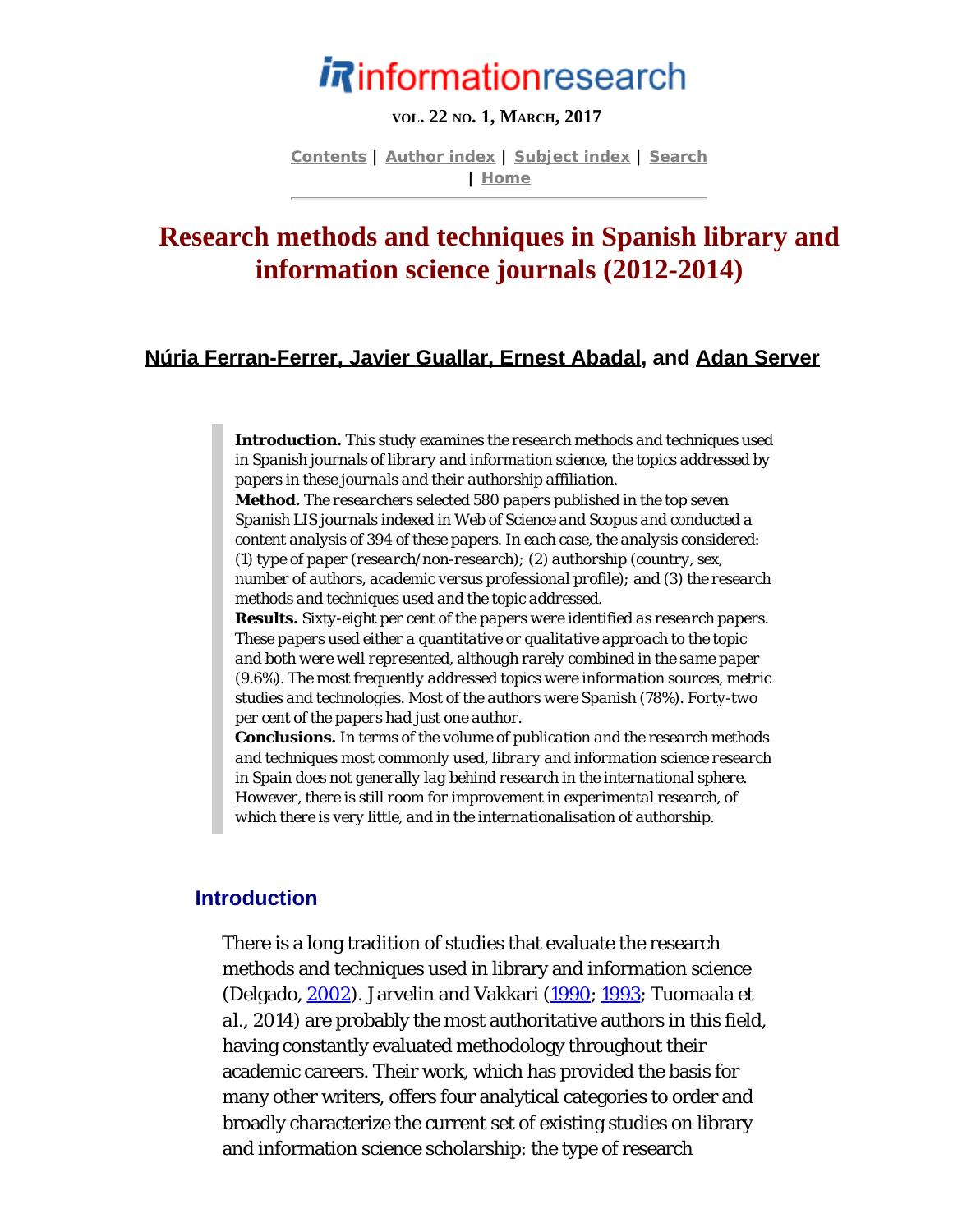publication the study examines (papers, theses, conference proceedings, etc.); the period of time it considers (e.g., the study examines research publication over a three-year period or across a decade); the scope of its analysis (it considers which topics researchers have addressed and/or the methods and techniques they have used); and finally, its focus on either national or international publication.

The type of research publication favoured by most studies is the journal paper, although some studies consider doctoral theses (Blake, [1994\)](#page-25-0) and conference proceedings (Ríos, [1998](#page-25-0)). Studies tend to select their papers from the highest quality journals (indexed in Web of Science or Scopus) and analyse only a few papers (usually between five and ten). The broadest study is Koufoginnakis [\(2004](#page-25-0)), which covered 97 journals, followed by Davarpanah and Aslekia [\(2008\)](#page-25-0) on 56 journals, and Hider and Pymm [\(2008](#page-25-0)) on 20 journals. Some studies analysed just one journal, such as the Revista Española de Documentación Científica (Ríos, [2001](#page-25-1)).

Standard studies focus on time periods of just a few years, although some analyses cover longer periods. For example, Atkins [\(1999\)](#page-25-0) analysed a decade and Morena de Diago [\(2013\)](#page-25-0) covered 30 years (1981-2010), although this was a only a qualitative study. Very few studies examine trends in different time periods. The most comprehensive is that of Tuomaala *et al.* [\(2014](#page-25-2)), which compared data from 2005 with those from 1965 and 1985. Jarvelin *et al.* (1993) were the first to analyse trends and this kind of analysis is also found in Hider and Pymm [\(2008](#page-25-0)).

About the scope of analysis, most studies consider the choice of topic in the publication and the research methods and techniques that were used. However, some studies only analyse a specific methodological approach. For example, qualitative research was the exclusive focus of studies by authors such as Àngel Borrego [\(1999\)](#page-25-0), who analysed the methods, topics and techniques found in three international journals, or Morena de Diago ([2013\)](#page-25-0), who analysed qualitative research papers published in the period 1981- 2010. In some cases, authorship was also analysed. Davarpanah and Aslekia [\(2008](#page-25-0)) examined the authorship and citations of 894 papers published in fifty-six library and information science journals indexed in the Social Sciences Citation Index (SSCI) in 2000-2004. Aharony [\(2012](#page-25-0)) undertook a descriptive analysis of the authors (number, geographic distribution and affiliation) of 415 papers published in 2007-2008 in the ten library and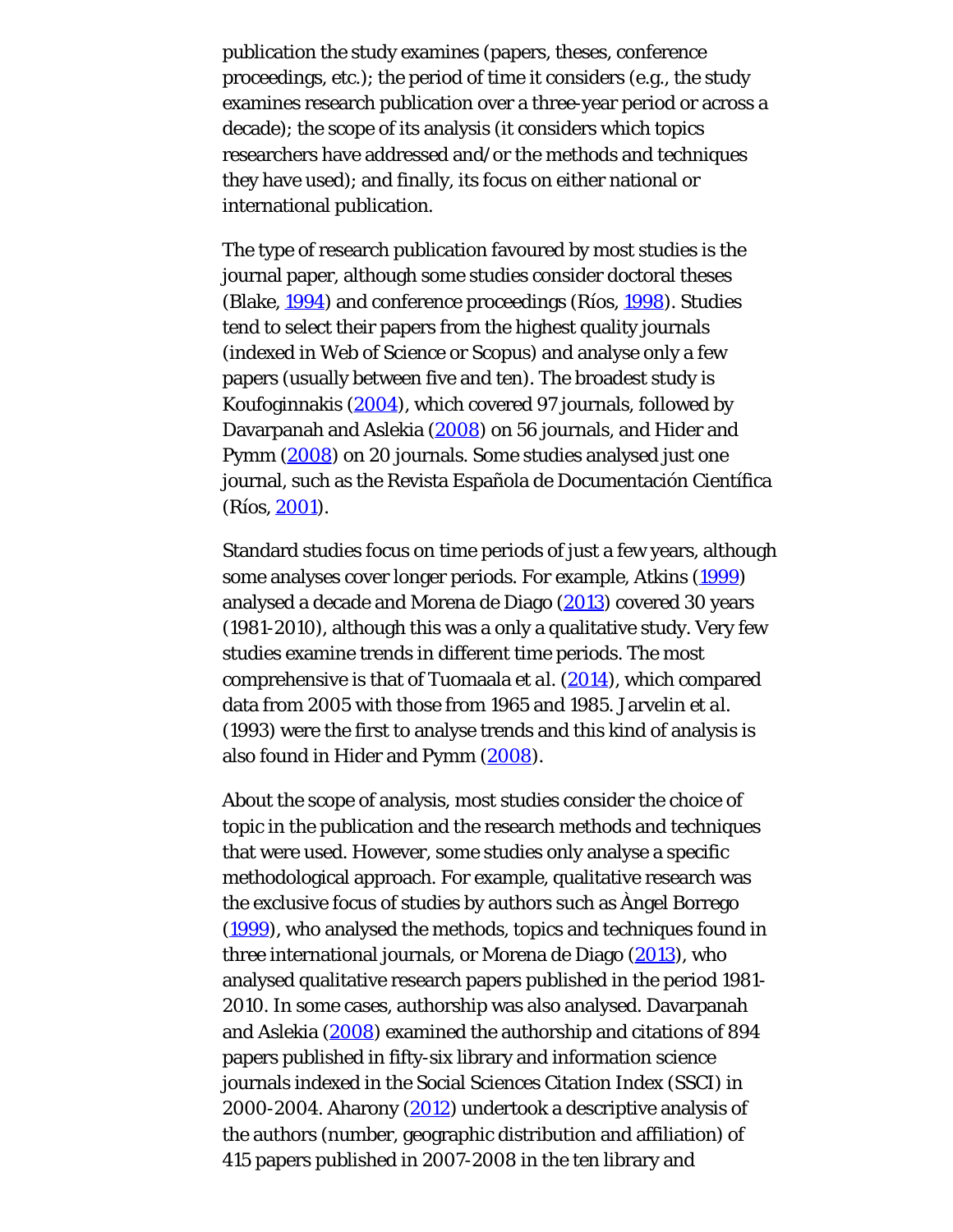information science journals with the highest impact factor in the Journal Citation Reports (JCR). Penta and McKenzie [\(2006](#page-25-0)) analysed the presence of public library professionals as authors of journal papers in 1999-2003.

Finally, about the focus on either national or international publication, most studies have centred on international journals although some have examined one country in particular. These include studies on Denmark (Kajsberg, [1991](#page-25-0)), Taiwan (Lin, [2011](#page-25-0)) and Malaysia (Thavamani, [2014](#page-25-3)). In Spain, Virginia Cano [\(1999\)](#page-25-0) analysed 354 papers published in the Revista Española de Documentación Científica and in Documentación de las Ciencias de la Información in 1977-1994. Subsequently, there were similar studies by Rís [\(1998](#page-25-0)), Guallar [\(2003](#page-25-0)), who focused on the topic of journalistic documentation, and Kawalec [\(2013](#page-25-0)), who analysed the subjects covered in 1051 papers from the period 2000-2010.

Spanish papers account for 5% of the library and information science literature worldwide, which is the same percentage as China. Therefore, Spain occupies third place after the United States, which produces 36% of the total papers, and the United Kingdom, which generates 9% (Walter and Wilder, [2015](#page-25-4)).

In this context, the present study focuses on papers published in Spanish journals in 2012-2014 and analyses the research methods and techniques used by the authors, the topics they addressed and their authorship affiliation.

### **Objectives and method**

The general objective of our study was to analyse the research methods and techniques used in the top Spanish scientific journals on library and information science, and to compare the results with those of similar studies.

We formulated the following questions:

- What is the percentage of research papers in Spanish journals?
- What research topics are the most prevalent?
- What is the profile of the authors, in terms of country of origin, sex and professional status?
- What are the most common research methods?
- What are the most common research techniques?
- Is there a correlation between the profile of the authors and the publication of research papers?

We analysed papers published in Spanish library and information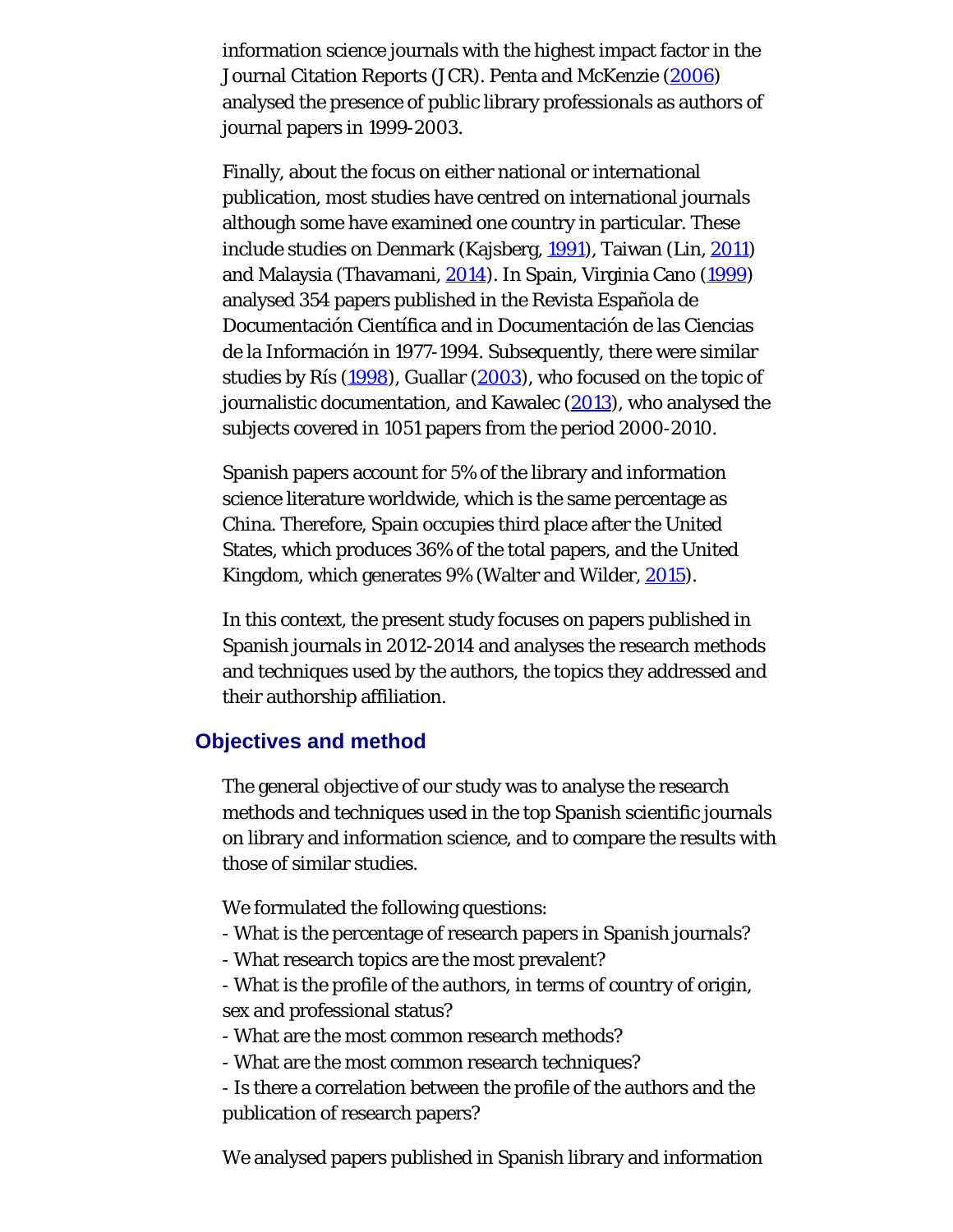science journals that are indexed in the Web of Science (WoS, Thomson Reuters) and Scopus (Elsevier). The following journals included in the analysis can be seen in Table 1 and descriptive data on these journals can be found in [Appendix 1](#page-26-0).

Our study covered a period of three years (2012-2014), which we considered sufficiently long to reflect the normal publication activity of the journals in question and comfortably contain any changes in publication pattern caused by specific calls for papers or proceedings. The total number of papers analysed was 580. The distribution of papers per journal is shown in Table 1

| <b>Journal</b>                                                                                                  | <b>Abbreviation</b> | <b>Indexed</b><br>in | <b>Number</b> | %     |
|-----------------------------------------------------------------------------------------------------------------|---------------------|----------------------|---------------|-------|
| Anales de<br>Documentación                                                                                      | <b>AD</b>           | Scopus               | 48            | 8.27  |
| BiD: textos<br>universitaris de<br>biblioteconomia i<br>documentació                                            | <b>BID</b>          | Scopus               | 78            | 13.44 |
| Cybermetrics:<br><b>International Journal</b><br>of Scientometrics.<br>Informetrics and<br><b>Bibliometrics</b> | <b>CYBER</b>        | Scopus               | 5             | 0.86  |
| El profesional de la<br>información                                                                             | <b>EPI</b>          | WoS<br>and<br>Scopus | 232           | 40.00 |
| Revista española de<br>documentación<br>científica                                                              | <b>REDC</b>         | WoS<br>and<br>Scopus | 111           | 19.13 |
| Revista general de<br>información y<br>documentación                                                            | <b>RGID</b>         | Scopus               | 50            | 8.62  |
| Scire                                                                                                           | <b>Scire</b>        | Scopus               | 56            | 9.65  |
| Total number of<br>papers                                                                                       |                     |                      | 580           |       |

#### **Table 1. Papers published in Spanish journals indexed in WoS or Scopus in 2012-2014**

As indicated in Table 1, there was a notable difference in each journal's contribution to the output of high-profile Spanish library and information science papers. One journal (EPI) published a substantial number of papers (232 out of 580 or 40% of the total). This was followed by 111 papers in the second largest publisher (REDC, with almost 20% of the total). Together, the number of papers in these first two journals comprised 60% of the total sample. The gap narrowed between the remaining journals, which published between 48 and 78 papers, with the exception of one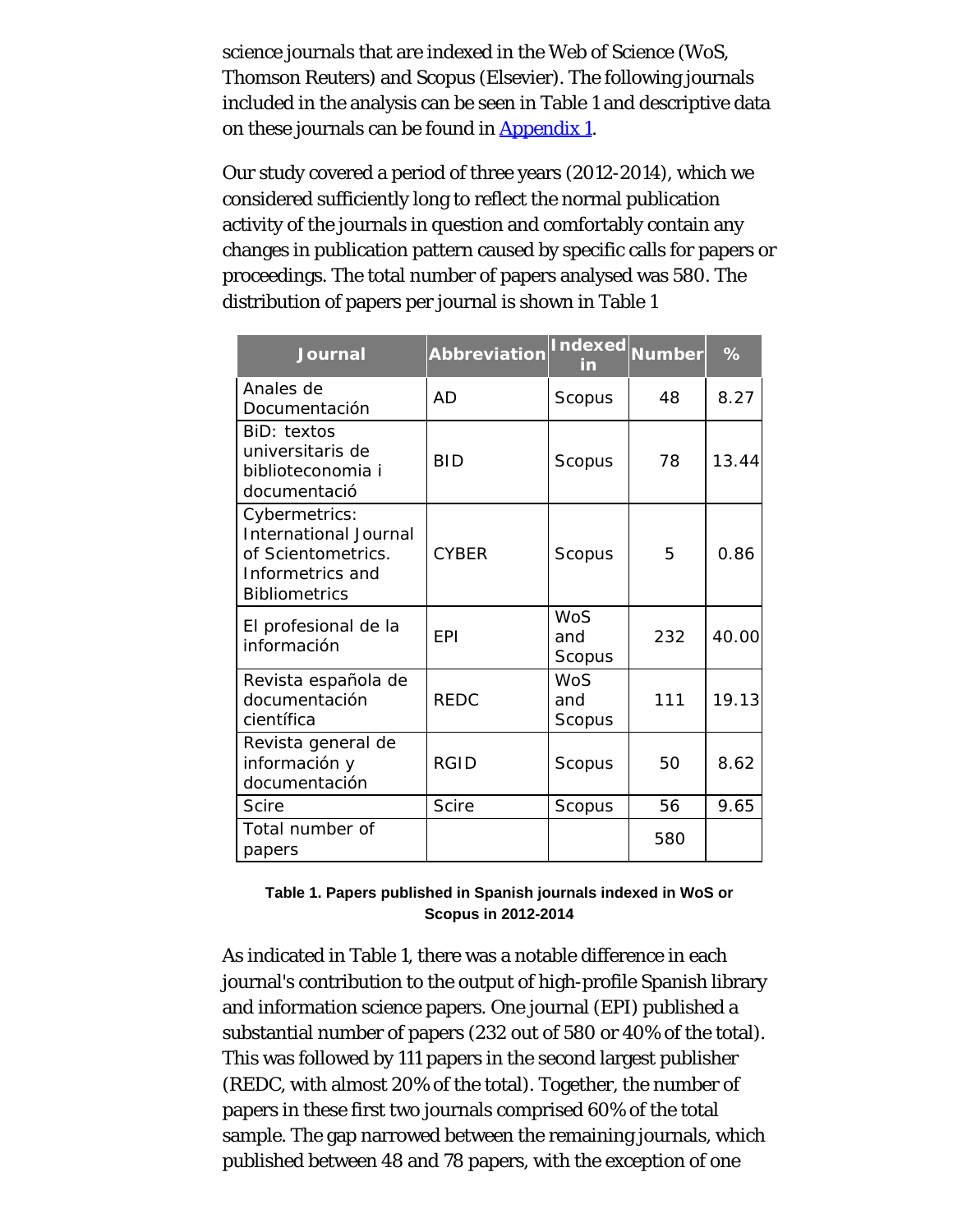journal (Cybermetrics), which only published 5 papers (under 1% of the total).

| <b>Indicator</b>                 | <b>Domain values</b>                     |
|----------------------------------|------------------------------------------|
| Research paper                   | Yes / No                                 |
| Author - Country                 | Country of author                        |
| Author - Profile                 | Academic / Professional /<br>Combination |
| Author - Number                  | Number of authors                        |
| Author - Sex                     | Male / Female                            |
| Research method - In<br>abstract | Yes / No                                 |
| Research method -<br>Approach    | Qualitative / Quantitative               |
| Research method -<br>Type        | <b>Appendix 2</b>                        |
| Research technique               | <b>Appendix 3</b>                        |
| Topic                            | <b>Appendix 4</b>                        |

Various indicators were analysed for each paper:

#### **Table 2. Indicators analysed for each paper**

The proposed research methods and techniques were based on an analysis of the categories used by specialists in library and information science research methodology. They were drawn from guides on research methods such as Busha [\(1990](#page-25-0)) or Powell [\(1997](#page-25-0)), or from studies on the use of methods in publications (e.g., Feehan, [1987;](#page-0-0) Järvelin-Vakkari, [1990](#page-25-0); Blake, [1994;](#page-25-0) Dimitroff, [1995](#page-25-0); and, Hider and Pymm, [\(2008](#page-25-0)). The paper by Järvelin and Vakkari is probably the source of most agreement between authors who have carried out similar studies. Appendices 2 and 3 list our research methods and techniques.

The subjects we used were based on the Tesauro de Biblioteconomía y Documentación (Thesaurus of Information Science and Librarianship) (Mochón and Sorli, [2002](#page-25-0)), produced by the Institute of Documentary Studies on Science and Technology (CINDOC). The thesaurus was designed to address the lack of Spanish lexicons covering all the semantic fields represented in scientific and technical texts on library and information science published in Spain.

In all cases, data from previous studies are given when possible to provide contexts for comparing the results. However, we are aware of the difficulties in making such comparisons, due to the lack of common categories.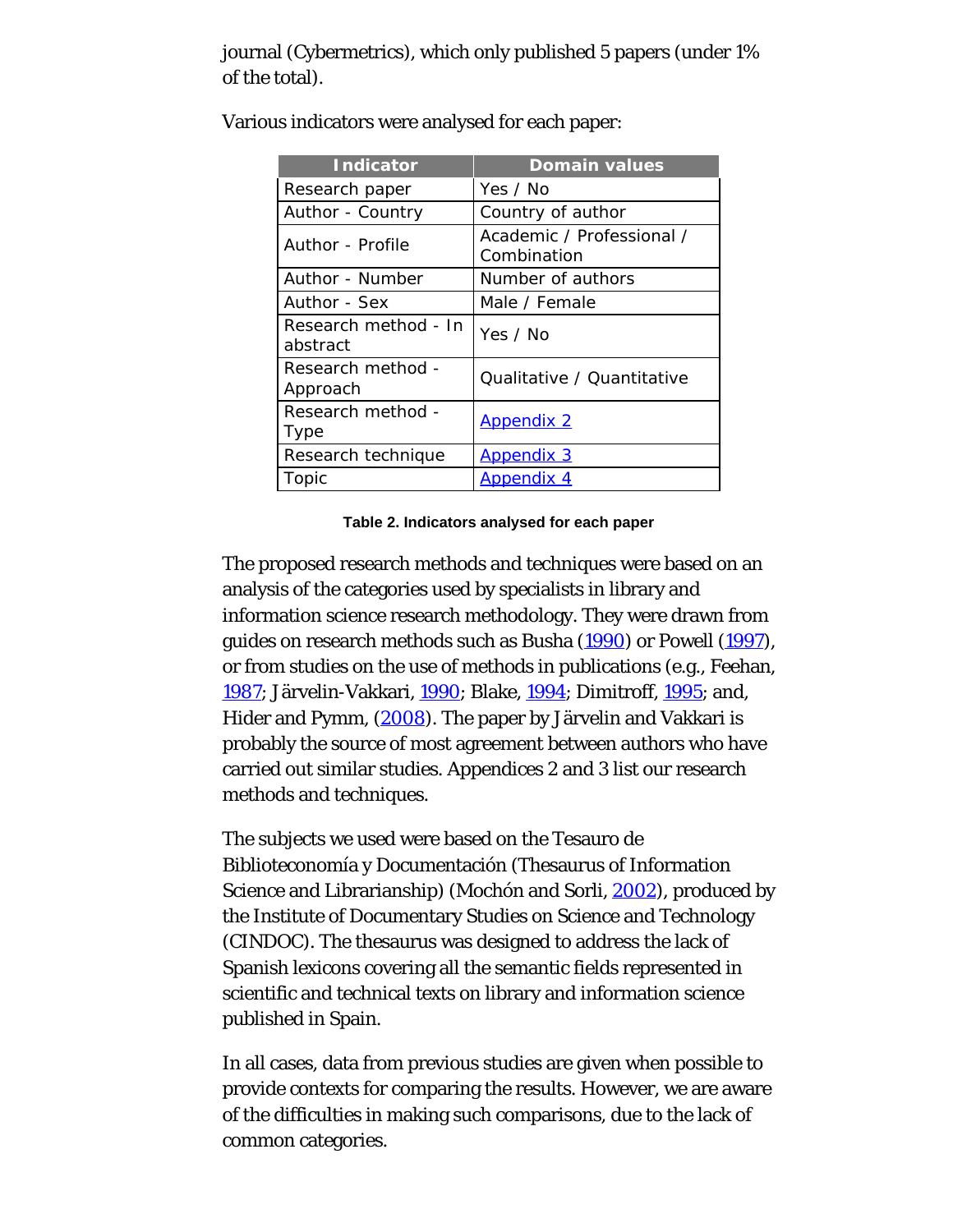### **Results and discussion**

| <b>Journal</b> | <b>Research</b><br>papers<br>$(n=394)$ |       | Non-<br>research<br>papers<br>$(n=186)$ |       | <b>Research in</b><br>the journal |
|----------------|----------------------------------------|-------|-----------------------------------------|-------|-----------------------------------|
|                | No.                                    | %     | No.                                     | %     | %                                 |
| AD             | 30                                     | 7.61  | 18                                      | 9.68  | 62.50                             |
| <b>BiD</b>     | 37                                     | 9.39  | 41                                      | 22.04 | 47.43                             |
| <b>CYBER</b>   | 5                                      | 1.27  | O                                       | 0.00  | 100.00                            |
| <b>FPI</b>     | 145                                    | 36.80 | 87                                      | 46.77 | 62.50                             |
| <b>REDC</b>    | 102                                    | 25.89 | 9                                       | 4.84  | 91.89                             |
| <b>RGID</b>    | 36                                     | 9.14  | 14                                      | 7.53  | 72.00                             |
| <b>Scire</b>   | 39                                     | 9.90  | 17                                      | 9.14  | 69.64                             |

### **Percentage of research papers**

**Table 3. Research papers in Spanish scientific journals 2012- 2014**

Research had a strong presence in the main Spanish library and information science journals (68% considered research). The percentage of research papers was much higher than that found in previous studies in Spain, such as Ríos Hilario [\(2001](#page-25-1)), in which such papers represented about half the total number of published documents (45.5%), Delgado ([2002](#page-25-0)) at 44.6%, Delgado [\(2002](#page-25-0)) at 39%, and Guallar ([2003\)](#page-25-0) at 34.7%. In the long decade between the compilation of these data and those presented here, there appears to have been a considerable increase in research activity in specialized library and information science literature in Spain, even when we take into account the differences in the samples analysed in each study. Furthermore, the percentage of research papers found in this study is only four points below the value (72%) stated in a study by Tuomaala *et al.* [\(2014](#page-25-2)), using data on international journals from 2005.

### **Research topics**

Table 4 shows the results in terms of the main topics of the papers. Twelve topic categories were created grouping descriptors from CINDOC's thesaurus. [Appendix 4](#page-30-0) shows the equivalences.

| <b>Topic category</b>                |         | Total |  | <b>Research</b>            | Non-<br>research |               |
|--------------------------------------|---------|-------|--|----------------------------|------------------|---------------|
|                                      | $N$ o.l |       |  | %  No.  %  No.             |                  | $\frac{1}{2}$ |
| Information sources and<br>resources |         |       |  | 86 14.80 57 14.43 29 15.59 |                  |               |
| Metric studies                       | 79 I    |       |  | 13.60 75 18.99             | $\overline{4}$   | 2 15          |
|                                      |         |       |  |                            |                  |               |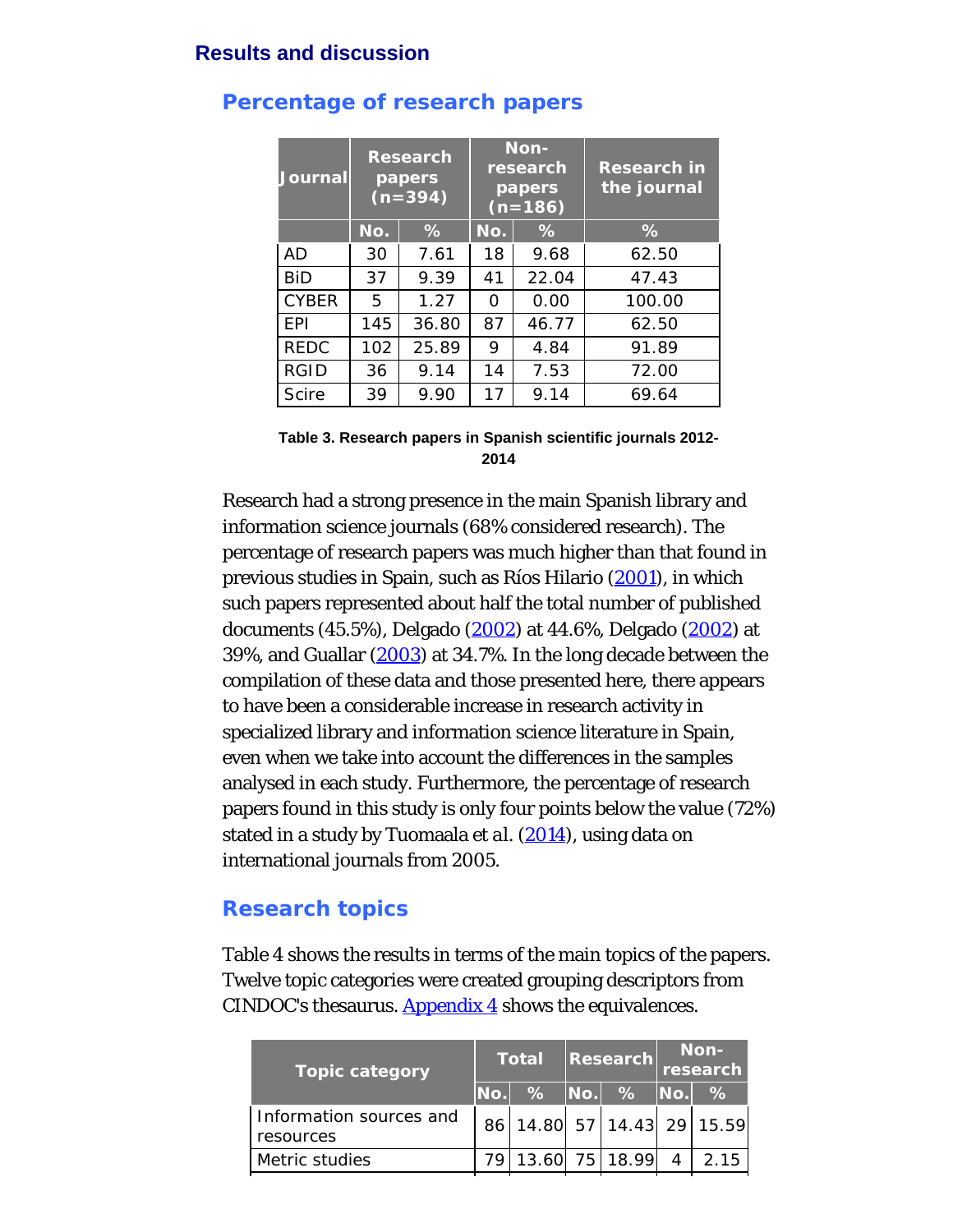| Information technologies                       |    | 71 12.22 36 9.11 35 18.82 |                 |          |                 |       |
|------------------------------------------------|----|---------------------------|-----------------|----------|-----------------|-------|
| Additional techniques and<br>other disciplines | 67 | 11.53                     |                 | 47 11.90 | 20 <sup>1</sup> | 10.75 |
| Communication                                  | 54 | 9.29                      | 40              | 10.13    | 14              | 7.53  |
| Theoretical principles and<br>general aspects  | 45 | 7.75                      | 38              | 9.62     | 7               | 3.76  |
| Information units and<br>services              | 39 | 6.71                      | 12 <sub>1</sub> | 3.04     | 27              | 14.52 |
| Professionals                                  | 38 | 6.54                      | 24              | 6.08     | 14              | 7.53  |
| Information access and<br>retrieval            | 31 | 5.34                      | 17              | 4.30     | 14              | 7.53  |
| <b>Technical process</b>                       | 30 | 5.16                      | 16              | 4.05     | 14              | 7.53  |
| <b>Users</b>                                   | 28 | 4.82                      | 25              | 6.33     | 3               | 1.61  |
| Archival science                               | 13 | 2.24                      | 8               | 2.03     | 5               | 2.69  |

**Table 4. Topic of the papers (n=580)**

The three main research topics were information sources (15%), metric studies (14%) and technologies (12%). In addition, a considerable number of papers examined communication (9%). This figure is directly related to the expansion of the topics covered by the EPI to communication, and the publication of various monographs on this topic. Therefore, EPI contained most of the papers on this topic.

Although it is difficult to draw parallels, the main topics identified in the study by Cano [\(1999\)](#page-25-0) were library and information science services, information retrieval and scientific and professional communication, which indicates that there has been a shift in interest. A more recent study by Kawalec ([2013\)](#page-25-0) found that the main topic in Spanish library and information science publications was information sources, support and channels (24% of the total), followed by three topics at the same level (13%): information treatment for information services; industry, profession and education; and the sociology of information. In this case, the first place was also occupied by information sources. The main topics in international papers (Tuomaala *et al*., [2014](#page-25-2)) were information storage and retrieval (30%), scientific and professional communication (24.3%) and library and information science services (17%).

Surprisingly, our data reveal a low number of papers on archival science (3%) and on users and technical process (both at 5%). Clearly, papers on archival science are mainly found in journals that are specialized in this field (Lligall, ISSN 1130-5398, and Boletín ANABAD, ISSN 0210-4164) and do not appear in more general journals such as those analysed in our study.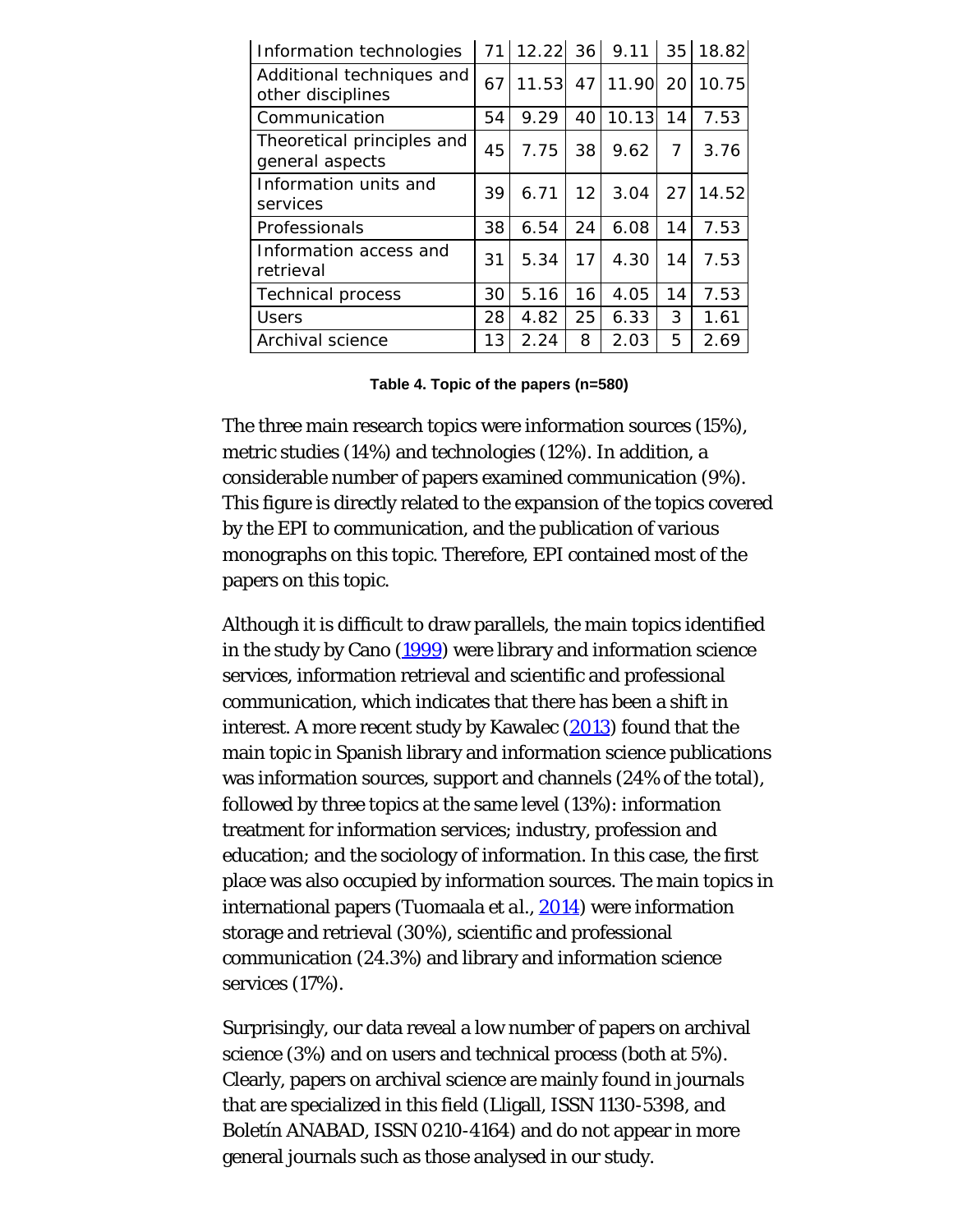Another research topic that is not found in the Spanish literature is library and information science methodology. Tuomalaa *et al.* [2014\)](#page-25-2) only found 3 articles in their study, and none were found in the present analysis.

An analysis of the difference in topics found in research papers and non-research papers shows that some topic categories are closely linked to research. This is the case of metric studies (19% vs. 2%) and theoretical principles (10% vs. 4%). In contrast, two topics are clearly associated with non-research papers: information units and services (15% vs. 3%) and information and communication technologies (19% vs. 9%). This is because papers on metric studies and theoretical principles tend to be by academic authors (from universities and research centres) who are closely associated with research, whilst papers on information units and services and ICT tend to be by authors with a professional profile.

## **Authorship**

| Nationality                | <b>Total</b> |                               | <b>Research</b> |       | Non-<br>research |       |
|----------------------------|--------------|-------------------------------|-----------------|-------|------------------|-------|
|                            | No.          | $\frac{1}{2}$                 | No.             | $\%$  | No.              | $\%$  |
| Spain                      |              | 453 78.10 303 76.90 150 80.65 |                 |       |                  |       |
| Spain $+$<br>international | 32           | 5.17                          | 24              | 6.09  | 6                | 3.23  |
| Other countries            | 74           | 16.21                         | 66              | 16.75 | 28               | 15.05 |
| Not stated                 | 3            | 0.52                          |                 | 0.25  | 2                | 1.08  |

# **Authors by country**

#### **Table 5: Authors from Spain and from other countries (n=580)**

The data in Table 5 show a clear majority of Spanish authors, at 78% of the total. In other words, just over three quarters of the papers were written by Spanish authors, without the collaboration of writers of other nationalities. The percentage of papers published in Spanish library and information science journals by non-Spanish authors was only 16%. Papers co-written by Spanish and non-Spanish authors made up only 5.17% of the total, which is a low percentage of collaboration between countries. When the data were broken down into research or non-research papers, similar percentages were found.

| <b>Total</b> | $\vert$ Research $\vert$ | Non-<br>research |
|--------------|--------------------------|------------------|
|              |                          |                  |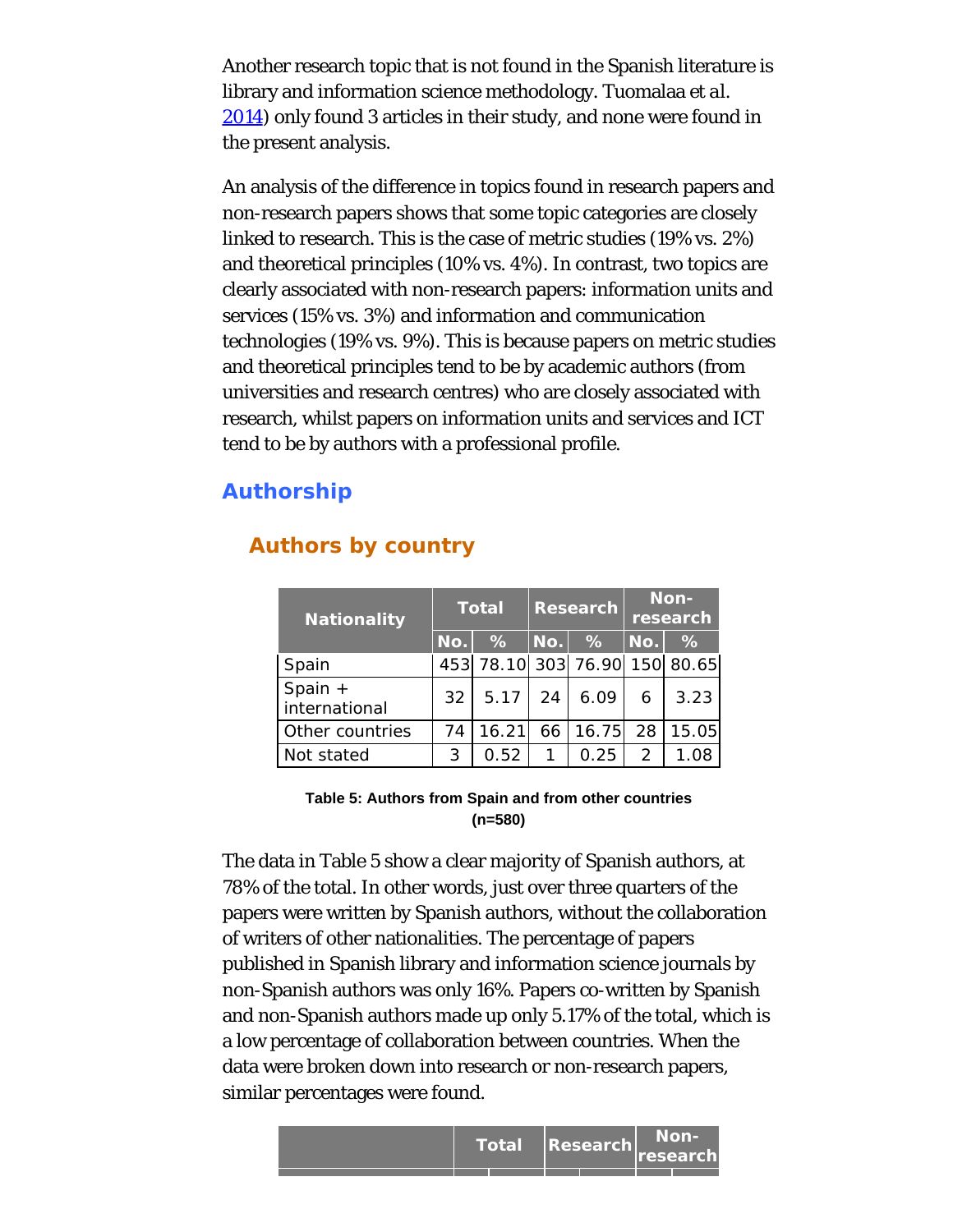| <b>Location of</b><br>affiliation | No. | %     | No.            | %     | No.            | %    |
|-----------------------------------|-----|-------|----------------|-------|----------------|------|
| Latin America                     | 64  | 64.17 | 53             | 13.45 | 11             | 5.91 |
| Spain-Latin America               | 17  | 17.17 | 15             | 3.81  | $\mathcal{P}$  | 1.08 |
| Europe                            | 15  | 15.17 | 6              | 1.52  | 9              | 4.84 |
| Spain-Europe                      | 9   | 9.17  | 6              | 1.52  | 3              | 1.61 |
| North America                     | 8   | 8.17  | 2              | 0.51  | 6              | 3.23 |
| Europe-Latin<br>America           | 3   | 3.17  | 3              | 0.76  | O              | O    |
| Europe-Others                     | 3   | 3.17  | $\overline{2}$ | 0.51  | 1              | 0.54 |
| Not stated                        | 3   | 3.17  | 1              | 0.25  | $\overline{2}$ | 1.08 |
| Spain-North<br>America            | 2   | 2.17  | 2              | 0.51  | O              | O    |
| Spain-Others                      | 1   | 1.17  | 1              | 0.25  | O              | 0    |
| Latin America-North<br>America    | 1   | 1.17  | 0              | Ω     | 1              | 0.54 |
| Others                            | 1   | 1.17  | O              | Ω     | 1              | 0.54 |

|  | Table 6: International authorship (n=580) |  |  |
|--|-------------------------------------------|--|--|
|--|-------------------------------------------|--|--|

Table 6 shows an analysis of international authorship. There was a considerable difference between the number of contributions by Latin American authors and those by authors of other nationalities. Over half of the papers (64.2%) were by authors from this region, including 13.5% of research papers and almost 6% of non-research articles. Quite far behind in second place were combinations of Latin American and Spanish authors of research papers (almost 4%). In contrast, the second largest group of authors of nonresearch articles was European authors from countries other than Spain (almost 5%).

A detailed examination shows that authors were from a wide range of countries (over 20) mainly in Latin America, followed by countries in Europe and the United States. The number of international authorships overall was not very high.The country of origin for most of the non-Spanish authors was Brazil, with 26 papers. This represents only 4% of the total number of papers published in the seven Spanish journals. The next countries, which accounted for 2.5% of the total papers, were Mexico, Cuba, Colombia and the United States. Nationalities were counted as follows: if there were two Spanish authors and one Latin American author, the authorship was considered Spanish-Latin American. Row data can be found at the Appendix.

|                 | Number of<br>authors |       |
|-----------------|----------------------|-------|
| Spain           | 445                  | 81.20 |
| Other countries |                      | 17.33 |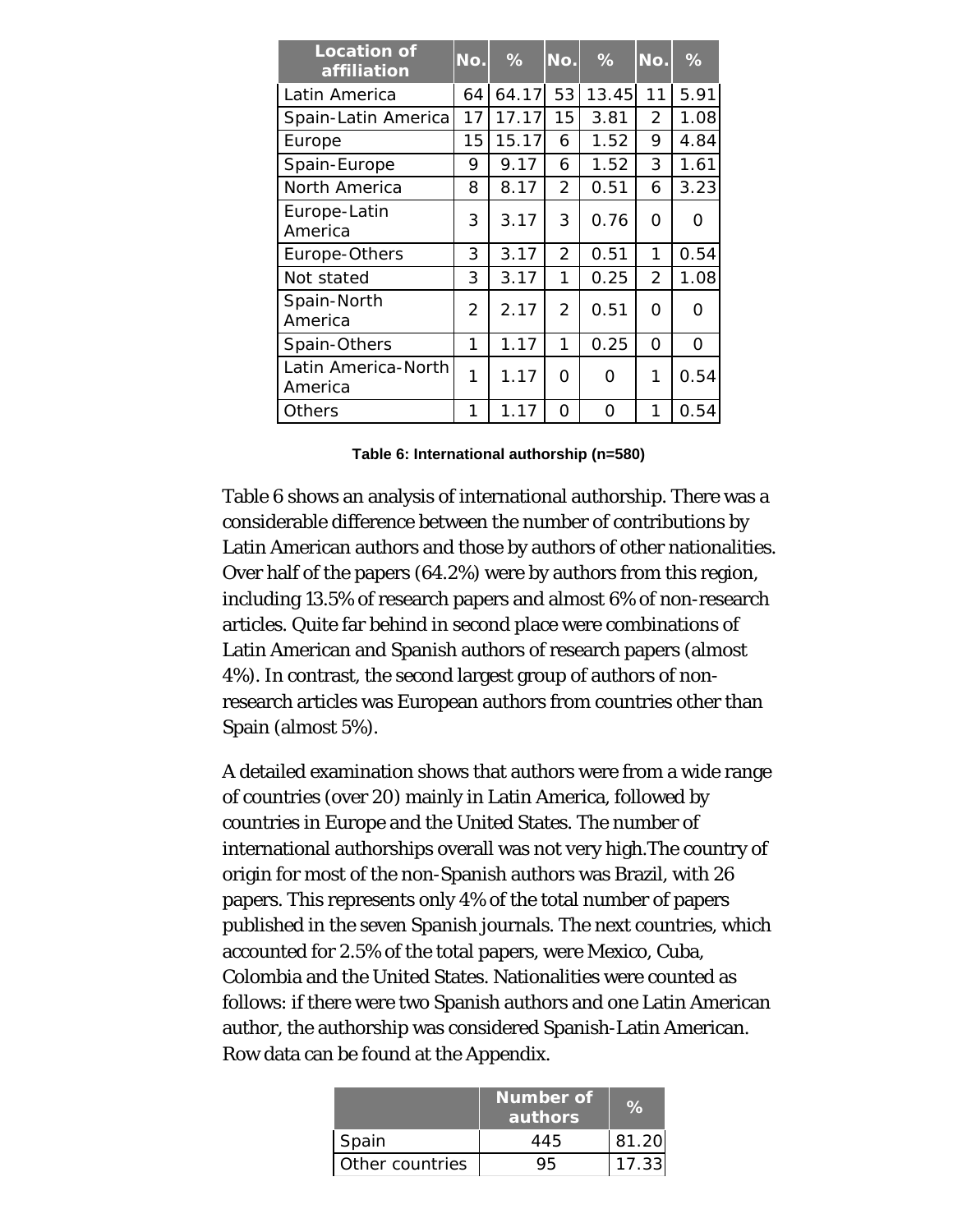| Spain + other<br>Lcountries | 0.72        |
|-----------------------------|-------------|
| Not stated                  | <u>በ 72</u> |

**Table 7: Authors by nationality (n=580)**

Table 7 shows authors grouped according to whether they were Spanish, from other countries, or a combination of Spanish authors and authors of other nationalities (see also Table 5). The proportion of Spanish authors was very high (81.2%), whilst the proportion of authors from Spain combined with authors of other nationalities was negligible (0.7%). Authors from countries other than Spain accounted for 17.3% of the cases.

| <b>Countries</b> | <b>Papers</b> |
|------------------|---------------|
| Spain-Colombia   | 5             |
| Spain-Portugal   | 5             |
| Spain-Brazil     | 3             |
| Spain-Cuba       | २             |
| Spain-Argentina  | 2             |
| Spain-France     |               |

**Table 8: Collaborations between Spanish and international authors (n=20)**

Finally, to complete this section, Table 8 shows 20 papers that were co-authored by writers from Spain and from other countries. Country combinations are only included when the number of coauthored papers is over two. The countries with the largest number of co-authors of papers were Colombia and Portugal, followed by Brazil, Cuba, Argentina and France. These are all Latin American and European countries.

| <b>Type of</b><br>author |     | <b>Total</b> |      | <b>Research</b>     |     | Non-<br>research |  |  |
|--------------------------|-----|--------------|------|---------------------|-----|------------------|--|--|
|                          | No. | %            | No.  | $\%$                | No. | $\%$             |  |  |
| Academic                 |     |              |      | 359 61.89 274 69.54 | 85  | 45.70            |  |  |
| Professional             |     | 126 21.72    | 46 l | 11.68               | 80  | 43.01            |  |  |
| Combination              | 91  | 15.68        | 71 I | 18.02               | 20  | 10.75            |  |  |
| Not stated               | 4   | 0.68         | 3    | 0.76                |     | 0.54             |  |  |

# **Academic and professional authors**

Table 9 shows the authors grouped according to whether they were academics (including teachers, researchers and postgraduate

**Table 9: Academic/professional authors (n=580)**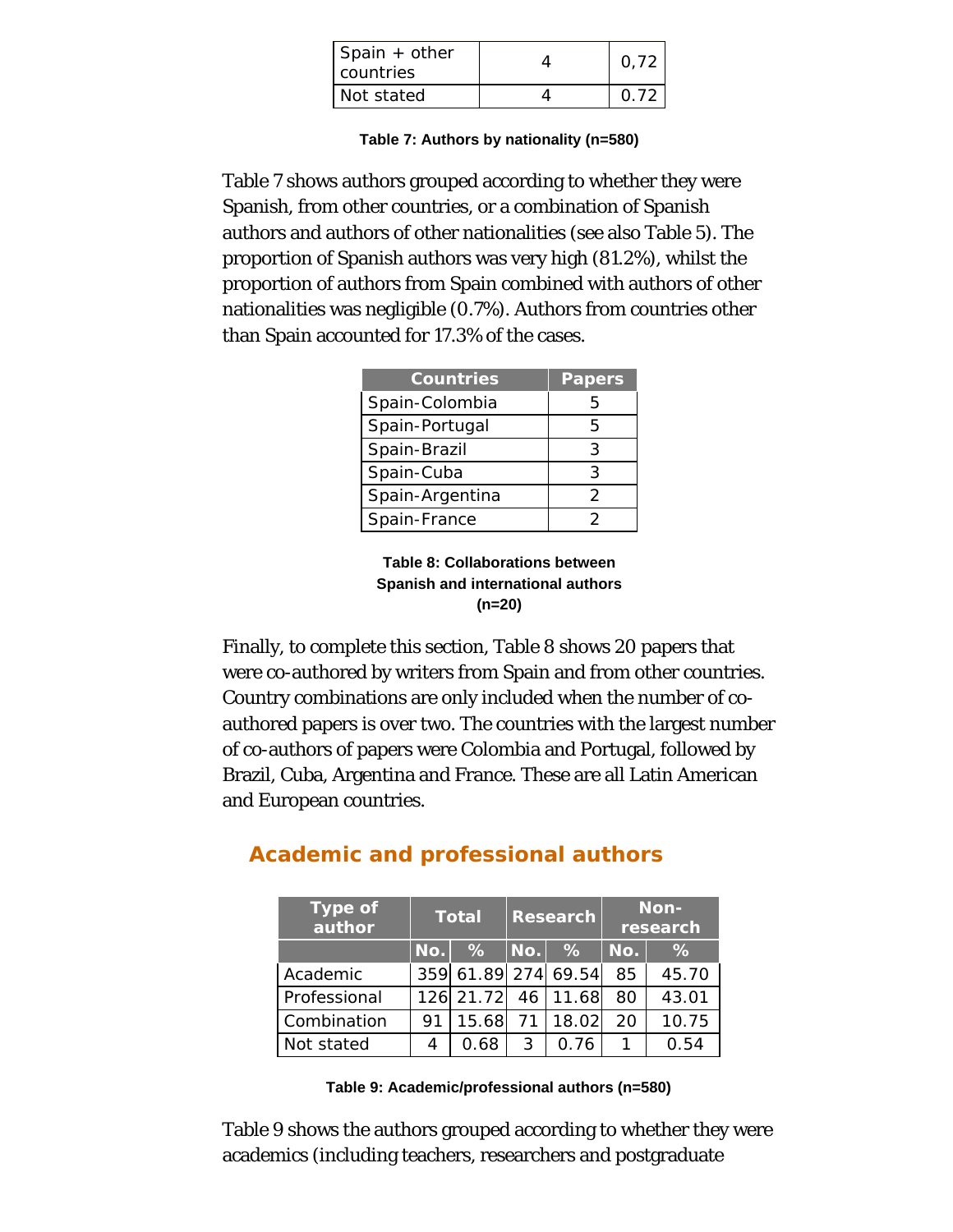students), professionals or both. The data show that 61.89% of all papers were by academic authors, 21.72% by professionals and 15.68% by a combination of academics and professionals.

This number of academic authors is low in comparison with high profile journals such as the Annual Review of Information Science (ARIS), Information Processing and Management (IPM), Journal of the American Society for Information Science and Technology (JASIS&T), Journal of Documentation (JDOC), Journal of Information Science, and Scientometrics, in which the proportion of academic authors is at least 80% (Schlölg *et al.*, [2008\)](#page-25-5). However, the low number of professional authors in academic publications (21.72%) follows the trend revealed in other studies (Zemon and Bahr, [1998](#page-25-6)).

Clear differences were revealed when we broke down the data on authorship according to whether the paper was a research work. As could be expected, research papers were mainly written by academics and researchers (almost 70% of cases). A further 18% of papers were authored by a combination of academics and professionals. Only 11.7% of research papers were by professionals.

This was not reflected in the non-research papers. In these, the proportion of academic and professional authors was almost equal (45.70% were academic authors, 43% were professionals and 10.75% were a combination of both). Naturally, the percentage of professional authors of non-research papers was much higher than the absolute value for professional authors in all the papers together.

The data in Table 9 indicate that collaboration between academics and professionals could be fruitful in terms of scientific output. A total of 18% of papers co-authored by academics and professionals were the result of research. This is higher than the percentage of research papers by professionals without academic collaboration (12%) and the percentage found in international studies (10%) (Chang, [2016](#page-25-0)).

| <b>Authors</b> |     | <b>Total</b>        | Research   Non-research |                     |     |       |  |
|----------------|-----|---------------------|-------------------------|---------------------|-----|-------|--|
|                | No. | $\frac{9}{6}$       | No.                     | $\%$                | No. | ℅     |  |
|                |     |                     |                         | 243 41.89 129 32.74 | 114 | 61.29 |  |
|                |     | 173 29.82 133 33.76 |                         |                     | 40  | 21.51 |  |
| $\mathcal{R}$  | 96  | 16.55               | 77 L                    | 19.54               | 19  | 10.22 |  |
|                |     |                     |                         |                     |     |       |  |

### **Number of authors per paper**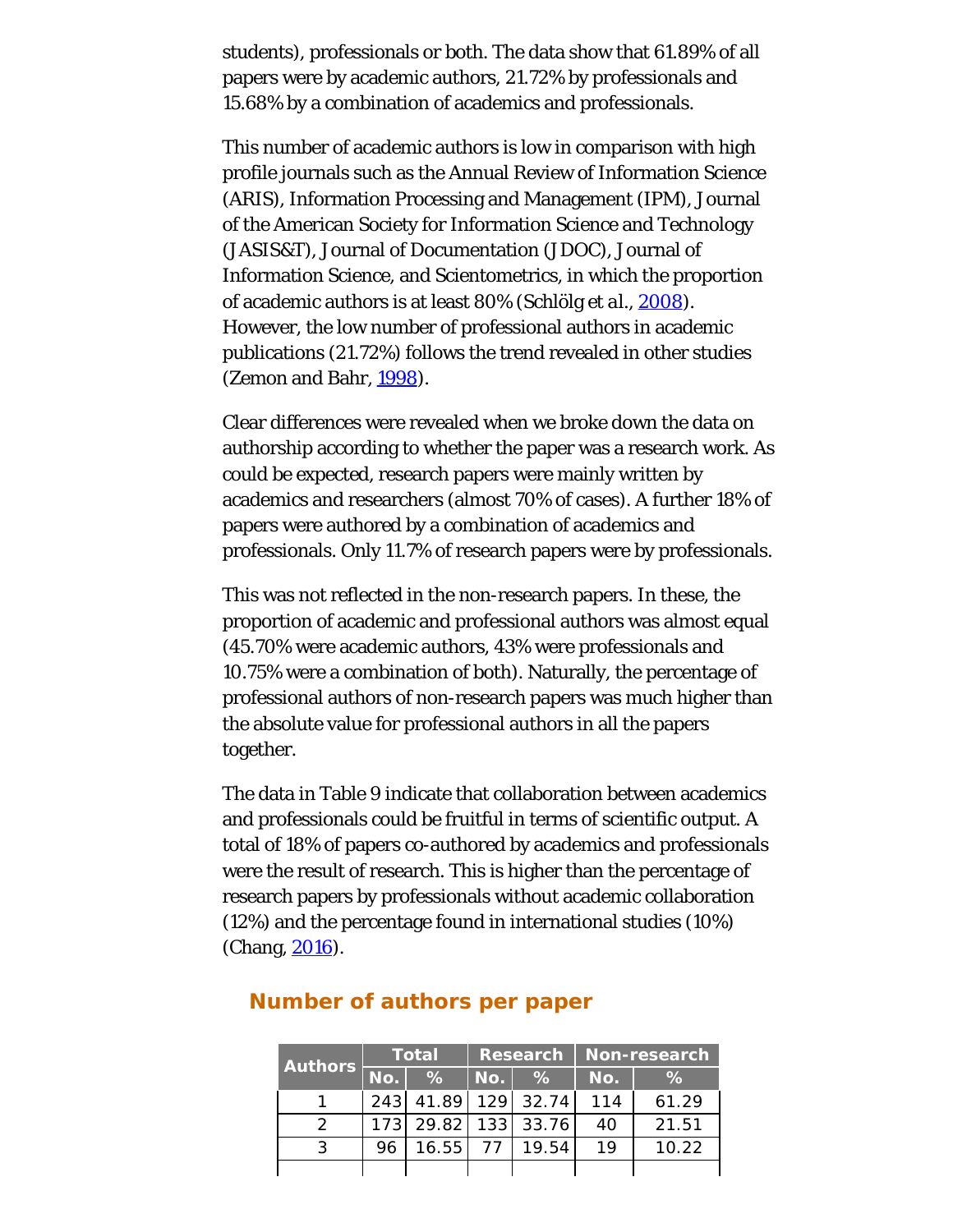|   |      | $52$   8.96   41   10.41   11 | 5.91 |
|---|------|-------------------------------|------|
| Q |      | $1.55$   7   1.78             | 1.08 |
|   | 1.20 |                               |      |

*Table 10: Number of authors per paper (n=580)*

The data on co-authorship in Spanish library and information science publications show that, among all the papers under study, there was a clear predominance of works by just one author (41.89%).The numbers of papers by 2, 3 and 4 authors were also considerable, although the percentages decreased progressively as the number of authors increased (29.82%, 16.55% and 8.96% for 2, 3 and 4 authors, respectively). The occurrence of over 4 authors was very low, and there were no papers with over 6 authors.

As in the section above, the stratified data show significant differences in the number of authors per paper between research and non-research articles. In research papers, the main form of coauthorship was that of two authors (33.76%). However, this percentage was very similar to that of papers by just one author (32.74%). The percentages of papers by 3 or 4 authors were above 10%. Only seven papers were by five authors, along with another seven by six authors (only just over 1% of the total). In nonresearch studies, the main category was very clearly that of papers by just one author (61.29%). Co-authorship would thus appear to be more common among academic authors (who are predominant in research papers), and less common among professional authors (who are predominant in non-research papers).

In the study by Cano [\(1999\)](#page-25-0), papers by just one author represented 68% of the total. Hence, the percentage of 41.89% obtained in this study indicates a clear drop in single-author papers and an increase in co-authorship.

| <b>Sex</b> | Total |               | Research   Non-research |                           |     |       |
|------------|-------|---------------|-------------------------|---------------------------|-----|-------|
|            | No.   | $\frac{9}{6}$ | l No. l                 | $\frac{9}{6}$             | No. | ℅     |
| Male       | 572   |               |                         | 44.44 436 76.22 136       |     | 23.78 |
| Female     |       |               |                         | 715   55.55   525   73.43 | 190 | 26.57 |
| Total      | 1287  |               | 961                     |                           | 326 |       |

### **Authors by sex**

Data on authorship by sex indicate that out of a total of 1287 authors, just over half were men: 715 (55.55%) men, compared to

**Table 11: Authors by sex (n=1287 authors)**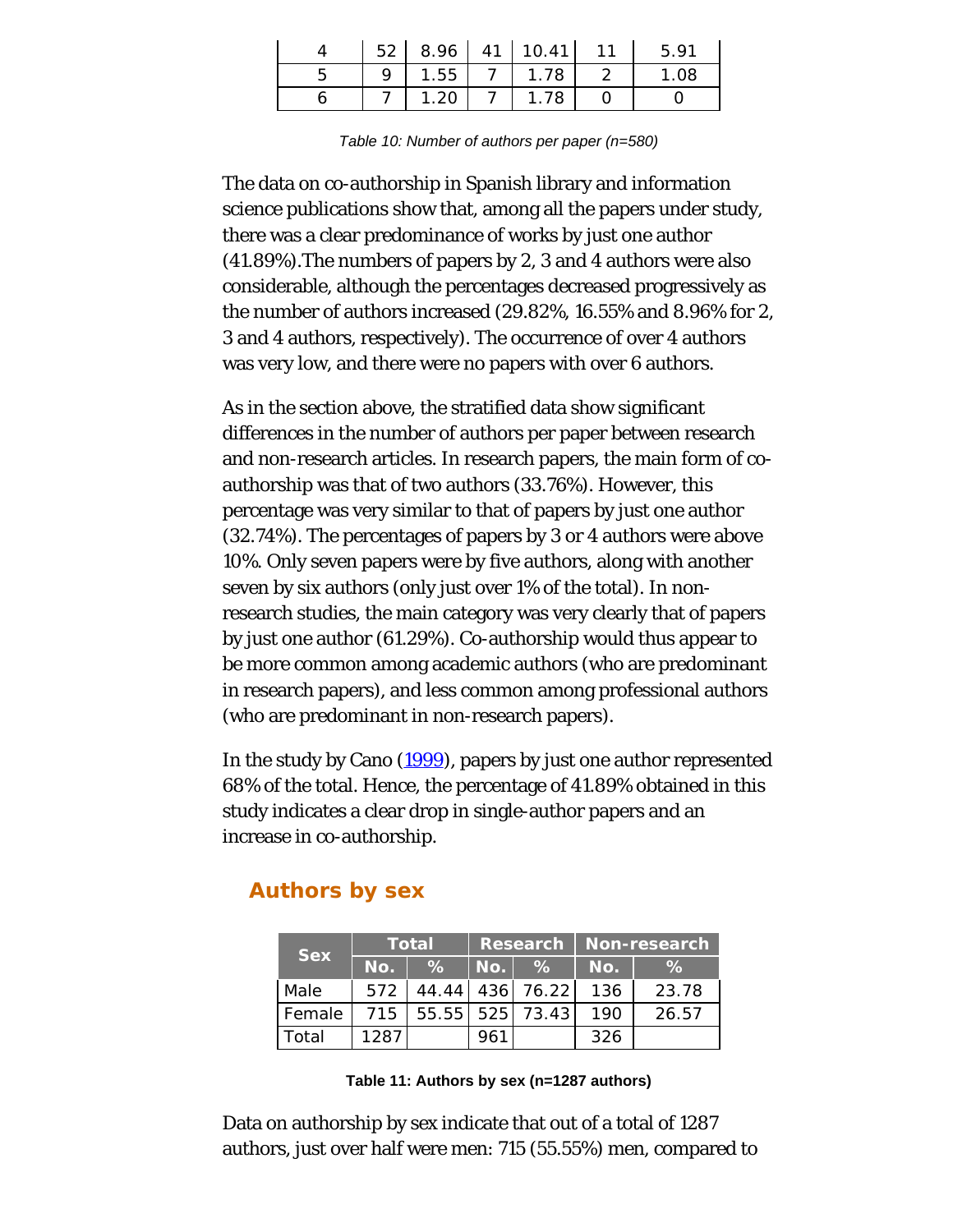572 (44.44%) women. There were similar percentages of male and female authors of research and non-research papers.

As a reference, data on the sex distribution of university library and information science lecturers provided by the Spanish Ministry of Education, Culture and Sport show a slightly higher proportion of women than men (56% versus 44%). A sex bias is also revealed in publications, although the higher proportion there is of men.

In the professional field, women make up the majority of the members of the Catalan Association of Librarians and Documentalists (COBDC) (82.3%) and of the Spanish Association for Documentation and Information (SEDIC) (74.96%). Therefore, the sex bias in publications is even greater among professional authors.

### **Research methods**

# **Mention of the method in the abstract**

The following table shows whether the research method was clearly described in the abstract or could be easily deduced from it, or whether there was no explanation of the research method in this section of the paper.

| <b>Mentioned</b><br>in the | Total<br><b>Research</b> |      |      | Non-<br>research                |     |       |
|----------------------------|--------------------------|------|------|---------------------------------|-----|-------|
| abstract                   | No.                      | $\%$ | No.l | $\%$                            | No. | $\%$  |
| Yes                        |                          |      |      | 288 50.26 274 69.54% 15         |     | 8.06% |
| No                         |                          |      |      | 292 49.74 120 30.46% 171 91.94% |     |       |
| otal                       | 580                      |      | 394  |                                 | 186 |       |

*Table 12: Method mentioned in the abstract (n=580)*

Mention of the research method in the abstract is an indicator of quality. Most journals allow authors to choose the style of the abstract and only indicate the maximum number of words. One exception is the Catalan journal BiD, whose abstract format requires the description of different categories, including a Methods section.

If we consider all of the papers analysed, there are almost equal proportions at around 50% of those that describe the method in the abstract and those that do not (289 and 291 papers, respectively). However, if we distinguish between research and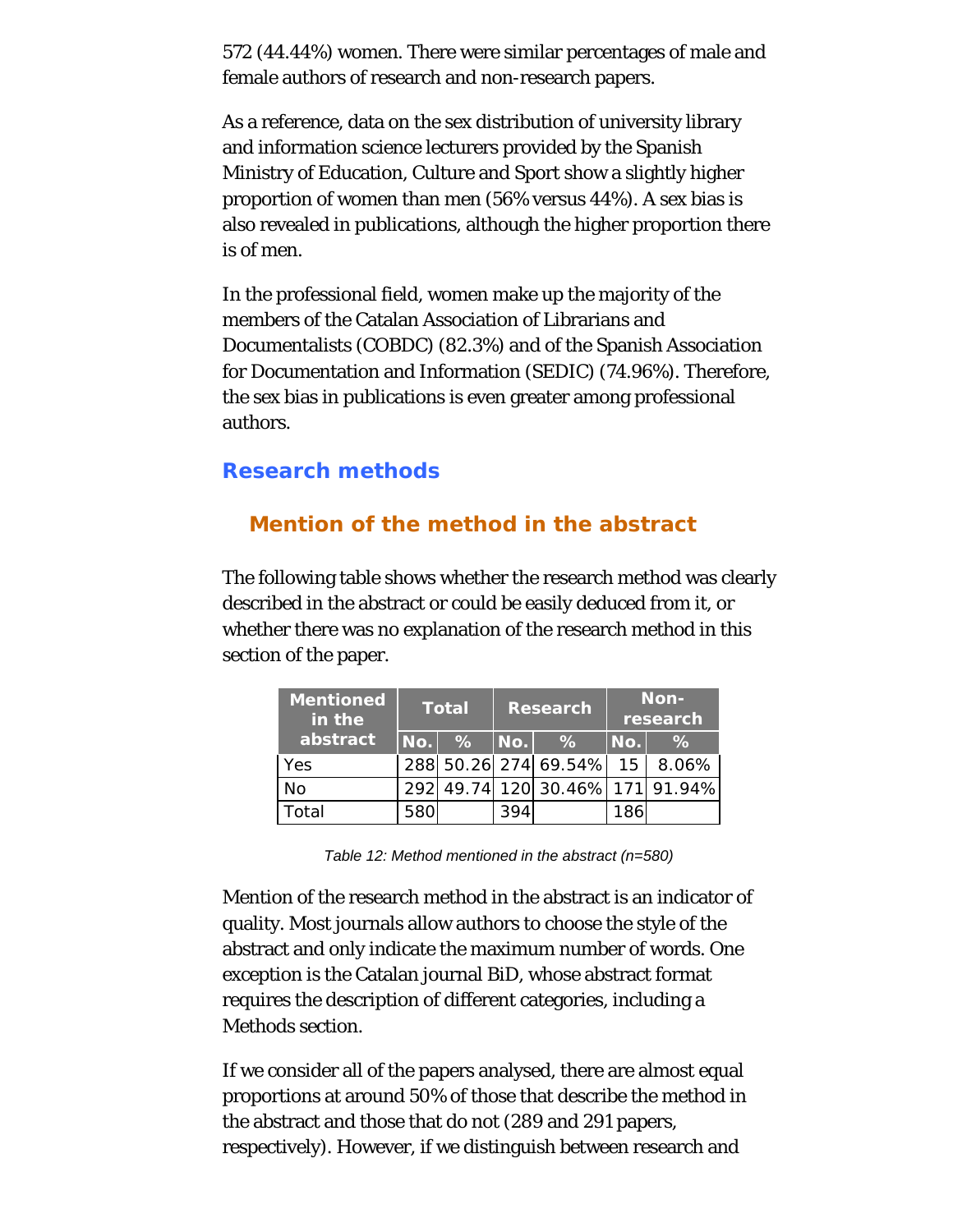non-research papers, the pattern is very different. A total of 274 research papers (almost 70% of the total) contain information on the method in the abstract, compared to 120 that do not. In contrast, in the non-research articles, 171 (over 90%) do not mention the method at all in the abstract, compared to just 15 (8%) that do.

Therefore, we could consider that a description of the method in the abstract of a published paper is an indication of a research work.

However, the fact that an abstract is divided into some established categories does not increase the presence of the method in the abstract.

# **Qualitative/quantitative research**

In this section, we analysed research papers only. As Table 13 shows, quantitative and qualitative methodologies predominated (89% of the total) and both were used in similar proportions (45% of the papers adopted a quantitative approach and 44% used qualitative methods). In 9.6% of the papers a combination of both approaches were used.

These data show a lack of triangulation between methods in research published in library and information science journals. This may be due partly to the fact that bigger studies may be published in more than one research paper. In this case, even if the research adopts both quantitative and qualitative approaches, a specific paper is likely to use just one of these methods.

| Qualitative/quantitative No.<br>approach |     | $\%$      |
|------------------------------------------|-----|-----------|
| Quantitative                             |     | 180 45.69 |
| Qualitative                              |     | 176 44.67 |
| Combination                              | 38. | 9.64      |
| Total                                    |     |           |

**Table 13: Qualitative/quantitative approach (n=394)**

The difference between the Spanish results and international data are considerable. Tuomaala *et al.* [\(2014](#page-25-2)) reported 58.4% of quantitative methodology and only 14% of qualitative approaches. (The study also included 24% in the category "Inapplicable".) Furthermore, they found that only 3.5% of papers used a combined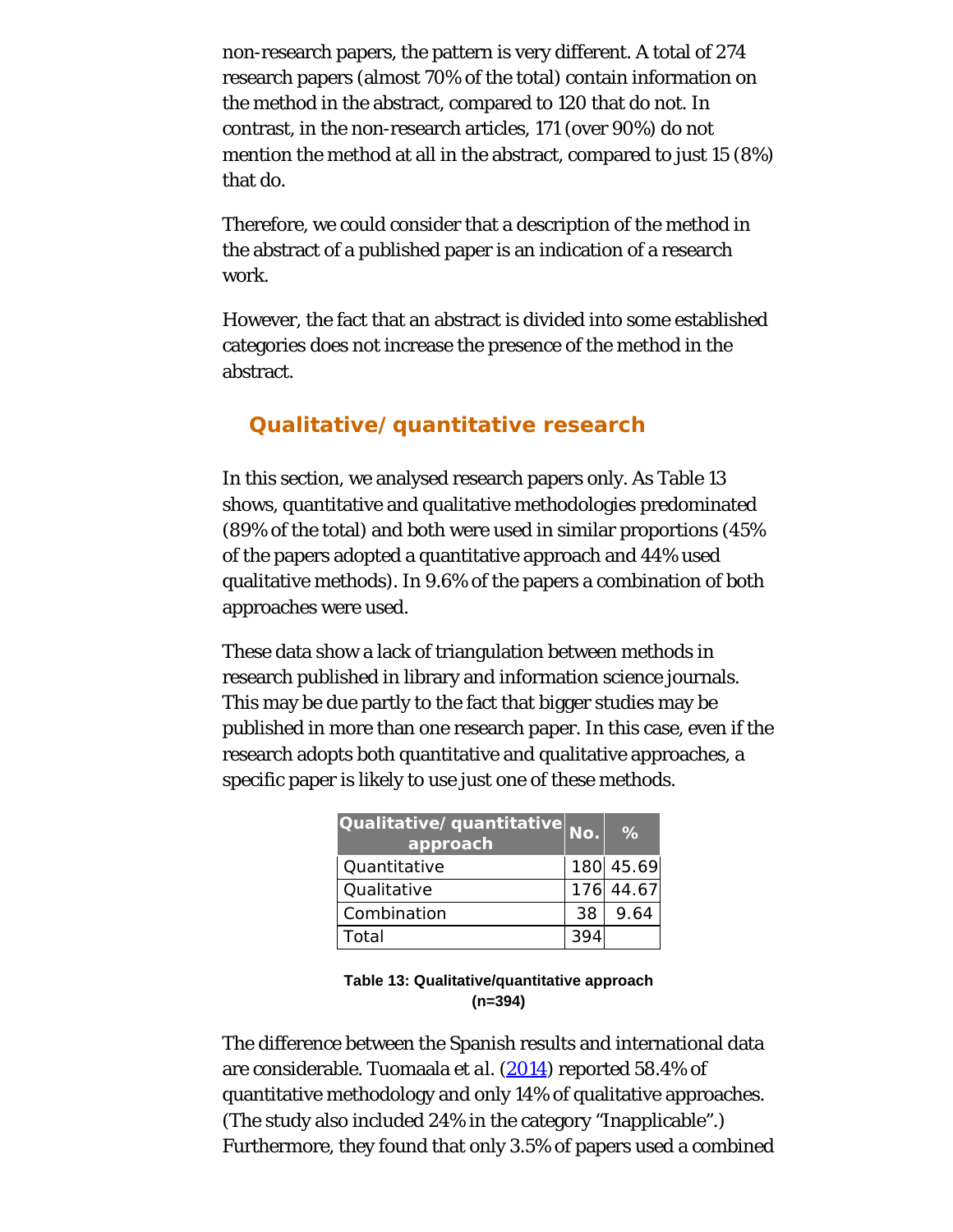methodological approach, in contrast to 9.6% in the present study. As Järvelin and Vakkari [\(1993](#page-25-0)) noted, this may be due to the choice of research problems, which has an impact on the choice of methods.

### **Methods**

| <b>Research method</b>                | No. | %     |
|---------------------------------------|-----|-------|
| Descriptive research                  | 158 | 40.1  |
| <b>Bibliometrics and cybermetrics</b> | 75  | 19.04 |
| Theoretical or conceptual research    | 46  | 11.68 |
| Evaluative research                   | 35  | 8.88  |
| Information system design             | 33  | 8.38  |
| <b>Historical research</b>            | 20  | 5.08  |
| Literature review                     | 19  | 4.82  |
| Bibliographic research                | 4   | 1.02  |
| Experimental research                 | 4   | 1.02  |
| Total                                 | 394 |       |

**Table 14: Research methods (n=394)**

The most commonly used research method in papers published in Spanish library and information science journals was descriptive research (40.1%) followed by bibliometrics (19%), which together accounted for almost 60% of the total papers. Some way behind in third place was theoretical and conceptual research (11.68%). The remaining methods were found in similar proportions, always below 10%. Thus, evaluative research and information systems design were found in a similar number of papers, around 9%, followed by historical research and literature reviews (5% each) and, at a very low level, experimental and bibliographic research (with only 4 papers each or 1% of the total).

There was little agreement with the study by Cano [\(1999\)](#page-25-0), in which the main three methods were empirical research (33.6%), descriptive research (20.33%) and discussion (15.5%). The results also differ from the distribution found in journalistic documentation (Guallar, [2003](#page-25-0)), where a similar classification was used and systems design (40%) was in first place, followed by evaluative research (24%) and descriptive research (20%). This distribution is logical if we consider the professional bias of the study sample.

However, those data put survey methods (26.5%) in first place, followed by evaluation method or experiment (20.9%) and conceptual research strategy (13.9%).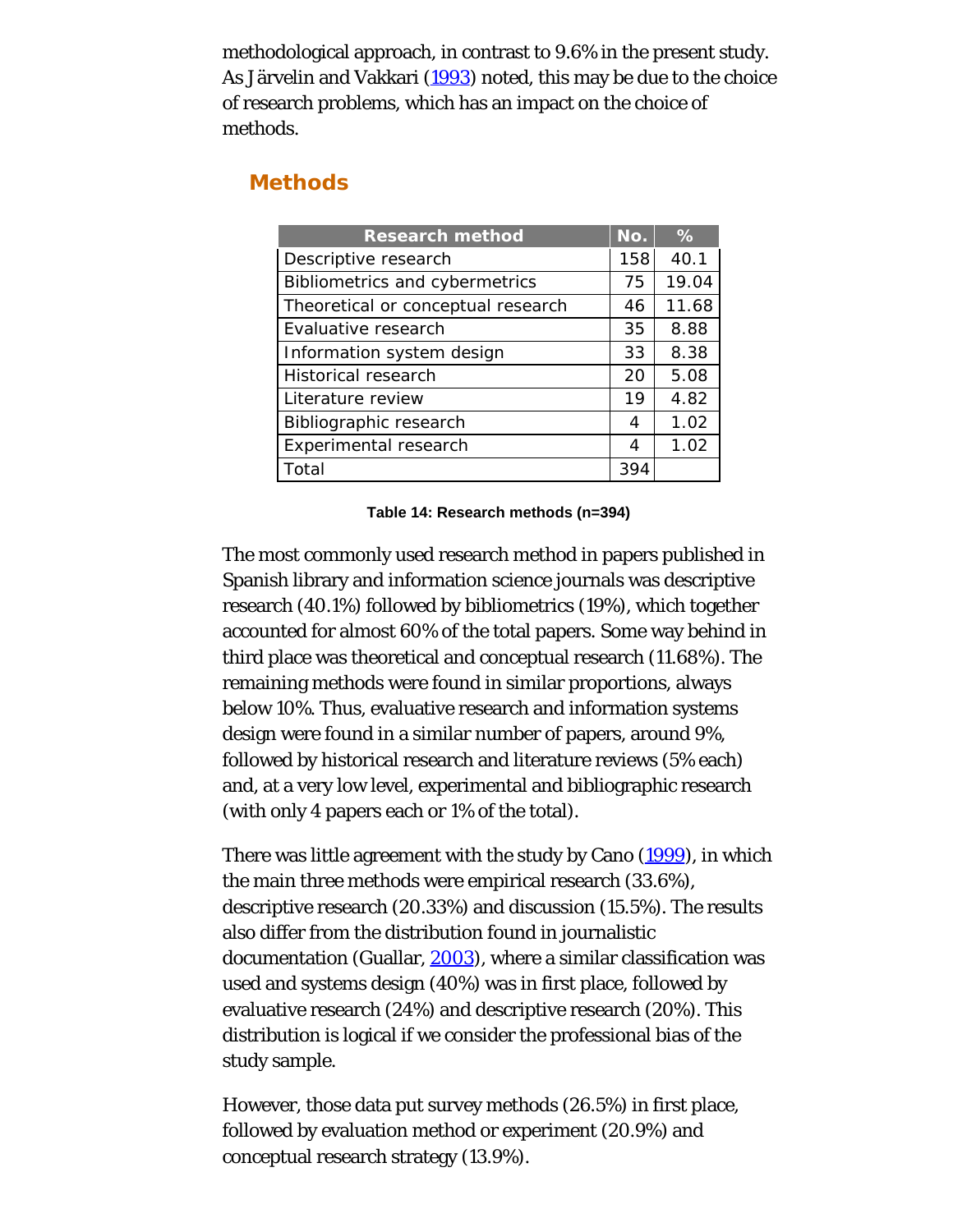|                                              |     |           |                |       | Academic Professional Combination |       |  |
|----------------------------------------------|-----|-----------|----------------|-------|-----------------------------------|-------|--|
|                                              | No. | %         | No.            | $\%$  | No.                               | ℅     |  |
| Descriptive<br>research                      |     | 108 39.56 | 20             | 43.48 | 28                                | 40    |  |
| <b>Bibliometrics</b><br>and<br>cybermetrics  | 50  | 18.32     | $\overline{7}$ | 15.22 | 17                                | 24.29 |  |
| Theoretical<br>and<br>conceptual<br>research | 39  | 14.29     | 5              | 10.87 | $\overline{2}$                    | 2.86  |  |
| Evaluative<br>research                       | 23  | 8.42      | $\mathcal{P}$  | 4.35  | 9                                 | 12.86 |  |
| Information<br>system<br>design              | 20  | 7.33      | $\overline{7}$ | 15.22 | 6                                 | 8.57  |  |
| Historical<br>research                       | 14  | 5.13      | 4              | 8.70  | 1                                 | 1.43  |  |
| Literature<br>review                         | 12  | 4.40      | 1              | 2.17  | 6                                 |       |  |
| Bibliographic<br>research                    | 3   | 1.10      |                | 0.00  | 1                                 |       |  |
| Experimental<br>research                     | 4   | 1.47      |                | 0.00  |                                   |       |  |

#### **Table 15: Research method and academic/professional authorship (n=394)**

When we broke down the data by profile of authors (Table 15), we found no notable differences in the research methods used by academic and professional authors. However, professional authors produced more papers on information system design than academic authors. In turn, academic authors produced more papers on evaluative research than professionals did.

| <b>Research</b><br>method              | $\mathbf{1}$    |       | author 2 authors |           | authors         |       | Over <sub>3</sub><br>authors |       |
|----------------------------------------|-----------------|-------|------------------|-----------|-----------------|-------|------------------------------|-------|
|                                        | No.             | %     | No.              | %         | No.             | %     | No.                          | %     |
| Descriptive                            | 37              | 17.13 |                  | 118 54.63 | 37 <sup>1</sup> | 17.13 | 24                           | 11.11 |
| <b>Bibliometric and</b><br>cybermetric | 10 <sup>1</sup> | 13.16 | 13               | 17.11     | 29              | 38.16 | 24                           | 31.58 |
| Theoretical and<br>conceptual          | 21              | 45.65 | 13               | 28.26     | 9               | 19.57 | 3                            | 6.52  |
| Evaluative                             | 3               | 8.57  | 14               | 40.00     | 10              | 28.57 | 8                            | 22.86 |
| Information<br>systems design          | 6               | 18.18 | 11               | 33.33     | 9               | 27.27 | 7                            | 21.21 |
| Historical                             | 1               | 16.67 | 4                | 66.67     | 1               | 16.67 | O                            | 0.00  |
| Literature review                      | 6               | 31.58 | 9                | 47.37     | 4               | 21.05 | O                            | 0.00  |
| Bibliographic                          | 1               | 25.00 | $\overline{2}$   | 50.00     | 1               | 25.00 | O                            | 0.00  |
| Experimental                           | 1               | 25.00 | $\overline{2}$   | 50.00     | 0               | 0.00  | 1                            | 25.00 |

**Table 16: Research method by number of authors per paper (n=394)**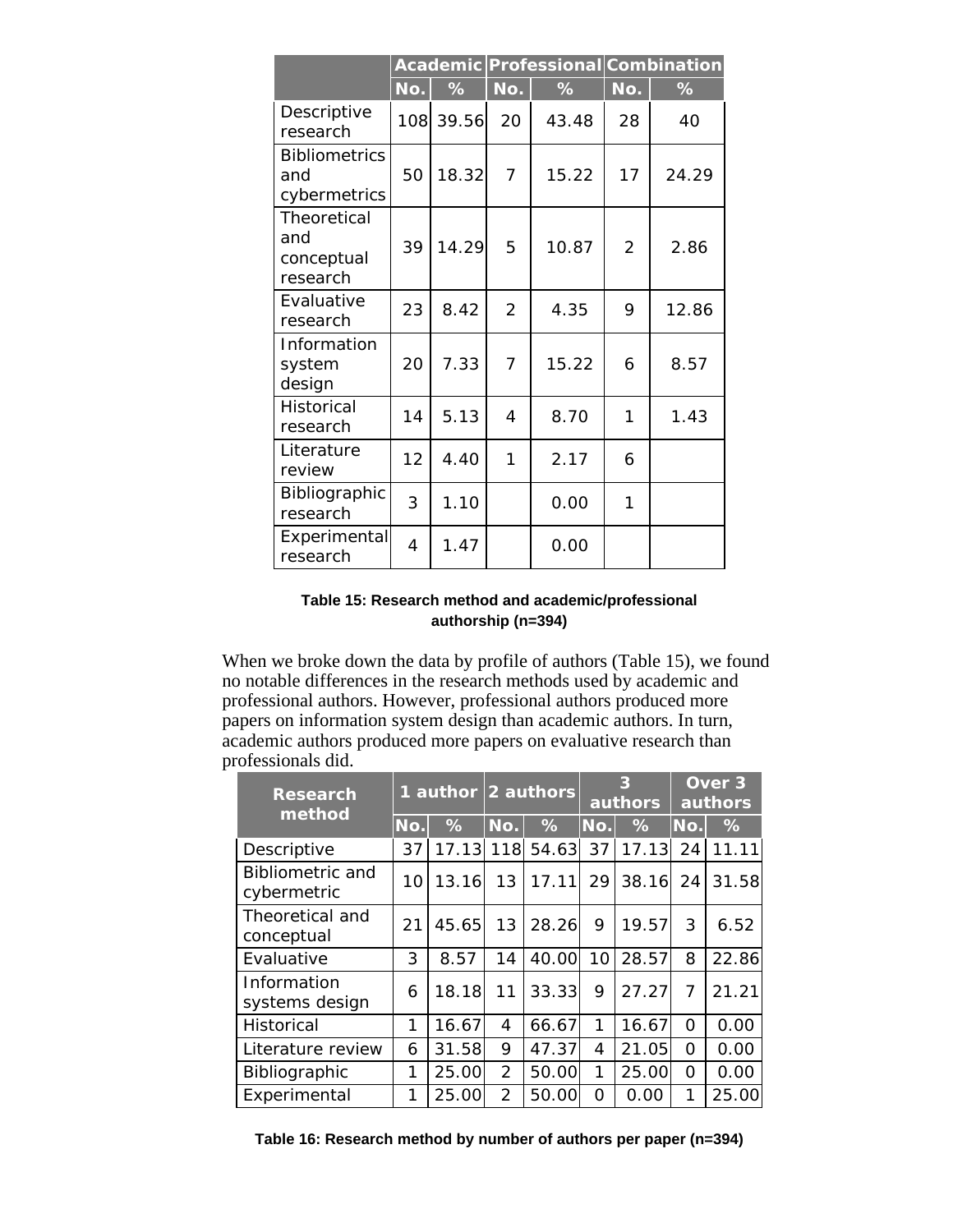Data on the use of research methods according to the number of authors indicate that two authors was the most common kind of co-authorship for most methods. This was true of descriptive research, evaluative research, information systems design, historical research, literature reviews and bibliographic and experimental research, with percentages between 33% and 66%. Exceptions to this trend were bibliometrics and cybermetrics, in which papers by three authors or more were predominant (38% and 31%, respectively) and theoretical research, in which papers by just one author were the most prevalent (45%).

# **Techniques**

| <b>Technique</b>                                                                                                                                       | No. | $\frac{1}{6}$ |  |  |  |  |
|--------------------------------------------------------------------------------------------------------------------------------------------------------|-----|---------------|--|--|--|--|
| Content analysis                                                                                                                                       |     | 115 23.61     |  |  |  |  |
| Text interpretation                                                                                                                                    | 93  | 19.10         |  |  |  |  |
| Citation analysis                                                                                                                                      | 84  | 17.25         |  |  |  |  |
| Survey                                                                                                                                                 | 58  | 11.91         |  |  |  |  |
| Analysis and design of information<br>systems                                                                                                          | 39  | 8.01          |  |  |  |  |
| Case study                                                                                                                                             | 38  | 7.80          |  |  |  |  |
| Interview                                                                                                                                              | 24  | 4.93          |  |  |  |  |
| Log analysis                                                                                                                                           | 11  | 2.26          |  |  |  |  |
| Observation                                                                                                                                            | 6   | 1.23          |  |  |  |  |
| Secondary analysis                                                                                                                                     | 5   | 1.03          |  |  |  |  |
| Experiment                                                                                                                                             | 5   | 1.03          |  |  |  |  |
| Discussion group                                                                                                                                       | 4   | 0.82          |  |  |  |  |
| Delphi method                                                                                                                                          | 3   | 0.62          |  |  |  |  |
| <b>Total techniques</b>                                                                                                                                | 487 |               |  |  |  |  |
| Total papers                                                                                                                                           | 394 |               |  |  |  |  |
| Note: The allocation of categories is multiple (one<br>paper could use various research techniques).<br>Therefore, the percentages add up to over 100. |     |               |  |  |  |  |

#### **Table 17: Research techniques (n=487 techniques)**

Out of the 394 research papers, 327 used just one technique. Only 62 papers described more than one research technique. Therefore, the average number of techniques per paper is just over one (1.19).

An analysis of research techniques (Table 17) revealed a first group of four techniques that were very frequently used: content analysis, which was associated with descriptive, evaluative and systems analysis research, and applied in almost a quarter of all papers (23.61%); text interpretation, which was found in descriptive and theoretical studies and literature reviews (19.10%); citation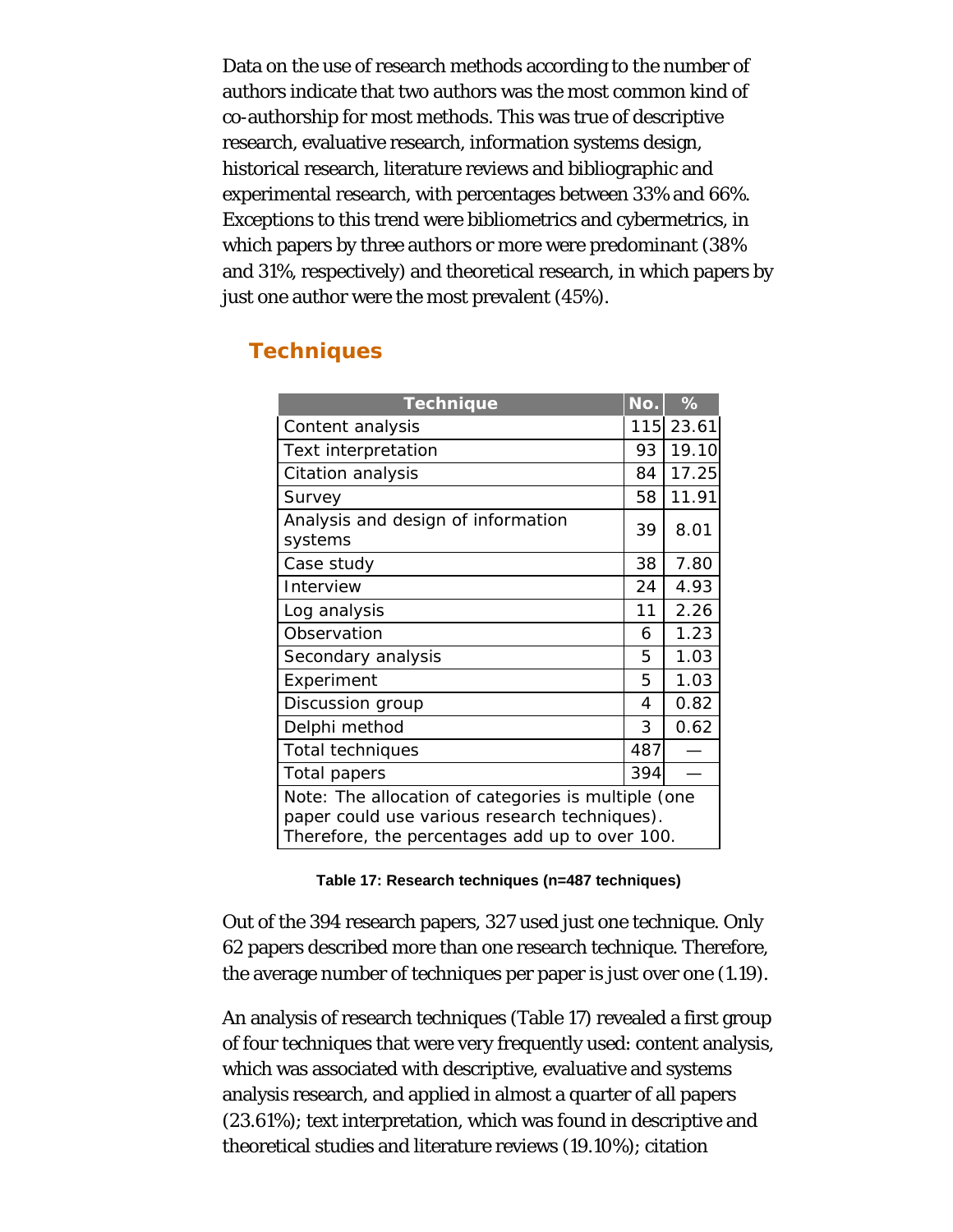analysis, which was associated exclusively with informetrics (17.25%); and survey, which was very common in descriptive research (11.91% of the papers).

A second group of techniques was used with intermediate frequency between the first and third groups. This group includes analysis and design of information systems associated with systems design research; case study, which was always used along with one or more than one other technique and was found in less than 10% of papers; and interview, almost always used in descriptive research and in many cases as a complement to other techniques, in 4.93% of papers.

Finally, a third group of techniques was used much less frequently, with percentages between 2.26% and 0.62% of the papers. From the most to the least common, the techniques in this group were log analysis, observation, secondary analysis, experiment, discussion group and Delphi method. This group also contains techniques whose use is fairly common in other disciplines but negligible in library and information science: experiment, which is very important in some science and technology disciplines, and observation, which is very important in communication. At the bottom of the table are two qualitative research techniques with very specific characteristics: the discussion group and the Delphi method.

In the international arena, the most frequently used techniques (Tuomaala *et al.*, [2014](#page-25-2)) were information retrieval experiment (16.9%) and questionnaire (15%). However, according to Hider and Pymm [\(2008](#page-25-0)), the data collection methods employed most often in library and information science literature in 2005 were either a questionnaire or an interview and previously collected data.

| <b>Research</b>                                     |     |       | Academics Professionals Combination |               |     |       |
|-----------------------------------------------------|-----|-------|-------------------------------------|---------------|-----|-------|
| technique                                           | No. | %     | No.                                 | $\frac{9}{6}$ | No. | %     |
| Content<br>analysis                                 | 77  | 22.13 | 19                                  | 34.55         | 19  | 23.17 |
| Log analysis                                        | 9   | 2.59  | 1                                   | 1.82          | 1   | 1.22  |
| Secondary<br>analysis                               | 4   | 1.15  | 1                                   | 1.82          | 0   | 0.00  |
| Analysis and<br>design of<br>information<br>systems | 25  | 7.18  | 5                                   | 9.09          | 9   | 10.98 |
| Citation<br>analysis                                | 60  | 17.24 | 8                                   | 14.55         | 16  | 19.51 |
| Survey                                              | 44  | 12.64 | 3                                   | 5.45          | 11  | 13.41 |
|                                                     |     |       |                                     |               |     |       |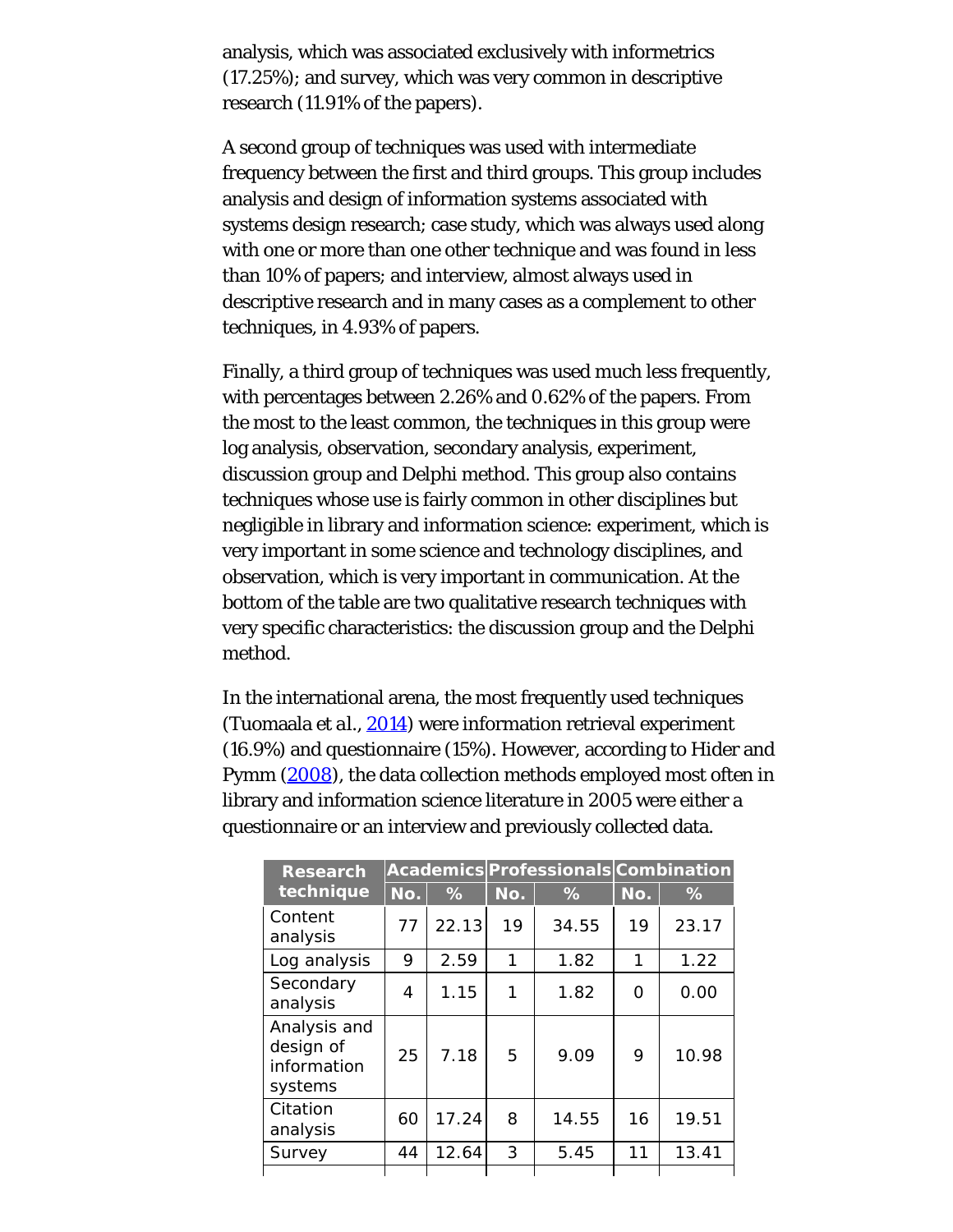| 18                                                                                                                                                          | 5.17  | 3        | 5.45  | 3        | 3.66  |  |  |  |
|-------------------------------------------------------------------------------------------------------------------------------------------------------------|-------|----------|-------|----------|-------|--|--|--|
| 27                                                                                                                                                          | 7.76  | 5        | 9.09  | 6        | 7.32  |  |  |  |
| 3                                                                                                                                                           | 0.86  | O        | 0.00  | 0        | 0.00  |  |  |  |
| 4                                                                                                                                                           | 1.15  | $\Omega$ | 0.00  | 1        | 1.22  |  |  |  |
| 3                                                                                                                                                           | 0.86  | 0        | 0.00  | 1        | 1.22  |  |  |  |
| 69<br>interpretation                                                                                                                                        | 19.83 | 9        | 16.36 | 15       | 18.29 |  |  |  |
| 5                                                                                                                                                           | 1.44  | 1        | 1.82  | $\Omega$ | 0.00  |  |  |  |
| 348                                                                                                                                                         |       | 55       |       | 82       |       |  |  |  |
| Note: The allocation of categories is multiple (one paper<br>could use various research techniques). Therefore, the<br>percentages add up to more than 100. |       |          |       |          |       |  |  |  |
|                                                                                                                                                             |       |          |       |          |       |  |  |  |

**Table 18: Research techniques and academic/professional authorship (n=487 techniques)**

An analysis of techniques according to the type of author (academic, professional or a combination) showed that content analysis was the preferred technique in all three cases. However, in the professional arena the difference from the other techniques was greater. In general, all techniques except the survey were used in similar proportions in both fields and in cases of mixed authorship.

In addition, a smaller range of techniques was used by professional authors: log analysis, secondary analysis, Delphi method, experiment, discussion group and observation were not used, or were only used occasionally by professionals.

| <b>Techniques</b>                                   | 1 author       |       | $\overline{2}$<br>authors |       | 3<br>authors |       | Over <sub>3</sub><br>authors |       |
|-----------------------------------------------------|----------------|-------|---------------------------|-------|--------------|-------|------------------------------|-------|
|                                                     | No.            | %     | No.                       | %     | No.          | ℅     | No.                          | ℅     |
| Content<br>analysis                                 | 42             | 42.87 | 31                        | 26.96 | 26           | 22.61 | 16 <sup>1</sup>              | 13.91 |
| Text<br>interpretation                              | 31             | 32.08 | 29                        | 31.18 | 23           | 24.73 | 10                           | 10.75 |
| Citation<br>analysis                                | 18             | 19.19 | 22                        | 26.19 | 22           | 26.19 | 22                           | 26.19 |
| Survey                                              | 11             | 12.72 | 21                        | 36.21 | 14           | 24.14 | 12                           | 20.69 |
| Analysis and<br>design of<br>information<br>systems | 11             | 13.56 | 14                        | 35.90 | 9            | 23.08 | 5                            | 12.82 |
| Case study                                          | 11             | 13.63 | 15                        | 39.47 | 6            | 15.79 | 6                            | 15.79 |
| Interview                                           | 8              | 12.17 | 12                        | 50.00 | 3            | 12.50 | 1                            | 4.17  |
| Log analysis                                        | 3              | 12.09 | 4                         | 36.36 | 4            | 36.36 | $\Omega$                     | 0.00  |
| Observation                                         | $\overline{2}$ | 33.33 | $\overline{2}$            | 33.33 | 1            | 16.67 | 1                            | 16.67 |
| Experiment                                          | 1              | 21.00 | 1                         | 20.00 | 2            | 40.00 | 1                            | 20.00 |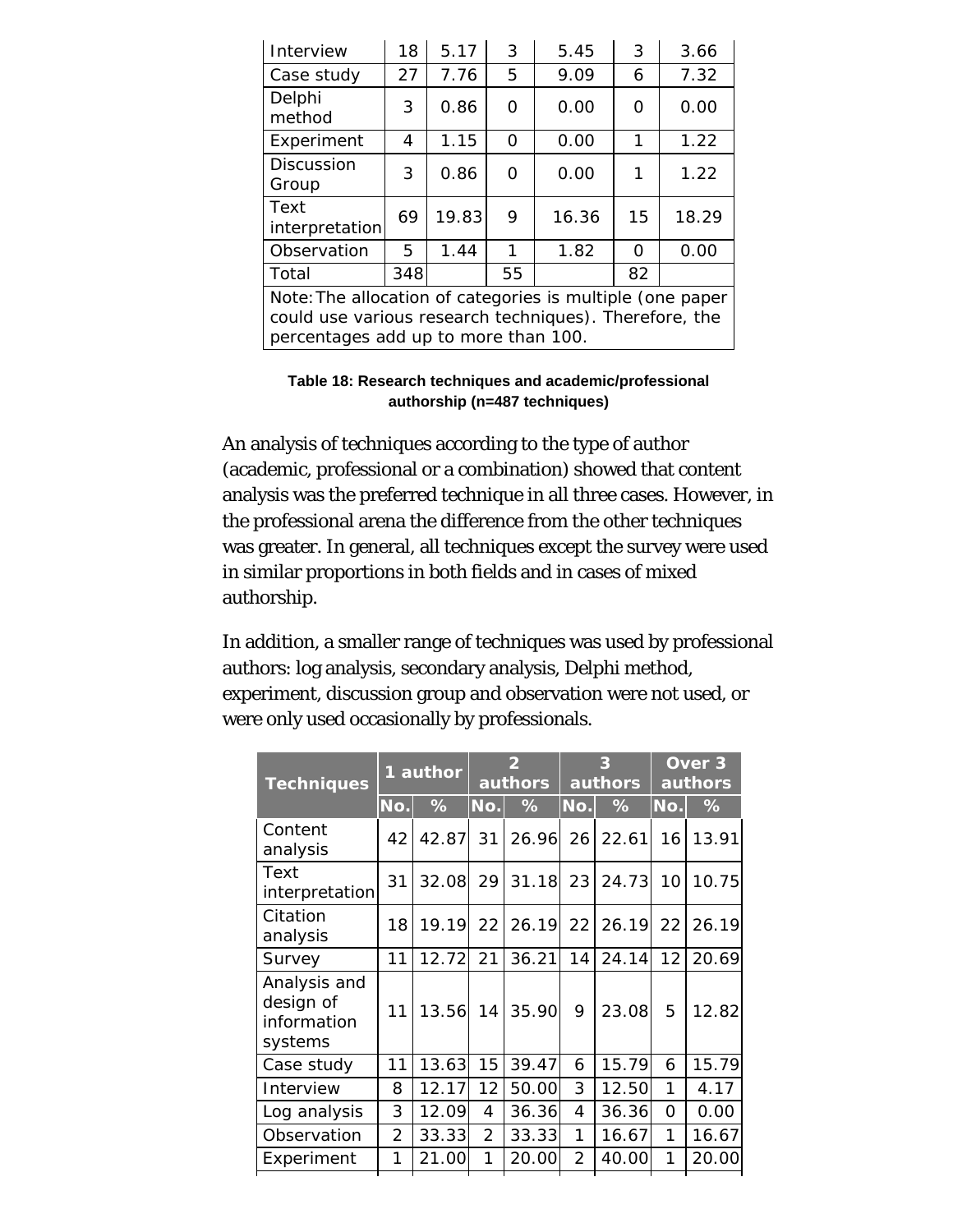| Secondary<br>analysis                                                                                                                                       |  |         |  | 1 26.00 2 50.00 1 25.00 0                         |  | 0.00   |
|-------------------------------------------------------------------------------------------------------------------------------------------------------------|--|---------|--|---------------------------------------------------|--|--------|
| <b>Discussion</b><br>Group                                                                                                                                  |  | 1 26.00 |  | 1 25.00 0 0.00 2                                  |  | 150.00 |
| Delphi<br>method                                                                                                                                            |  |         |  | $2 \mid 35.33 \mid 1 \mid 33.33 \mid 0 \mid 0.00$ |  |        |
| Note: The allocation of categories is multiple (one paper<br>could use various research techniques). Therefore, the<br>percentages add up to more than 100. |  |         |  |                                                   |  |        |

**Table 19: Research techniques by number of authors (n=487 techniques)**

The main research techniques used more in papers with only one author were content analysis and text interpretation, which were also the most common techniques in the set of papers taken together. Out of the least frequently used techniques, the Delphi method was more common in papers with a single author (in two out of the three papers that applied this technique). In content analysis and text interpretation, as the number of authors increased the number of papers employing these techniques decreased. For example, in content analysis, there were 42 papers by just one author, 31 by two authors, 26 by three authors and 16 by over three authors (which correspond to 42%, 27%, 22% and 14%, respectively). A similar situation was observed for text interpretation, with figures of 31, 29, 23 and 10 papers (32%, 31%, 24% and 10%, respectively).

For citation analysis, which was the third most frequently used technique in all the papers taken together, the situation was almost the opposite. This technique tended to require larger teams (as we saw in the discussion of research methods). The number of papers by two, three and over three authors that used this technique was the same: 22 papers in each case (26%). On the other hand, the number of single-author papers that applied citation analysis was 18 (21%). Among the least frequently used techniques, half of the discussion group papers had over three authors, which is the opposite of the situation found for the Delphi method.

In general, most of the techniques were applied in papers by two authors. This was the case for survey, systems analysis, case study, interview, log analysis and observation (which was found in the same number of single-author papers) and secondary analysis. There was only one case (experiment) in which most of the papers were written by three authors. Therefore, two authors is the most common number of authors in the majority of library and information science techniques, as was the case with the research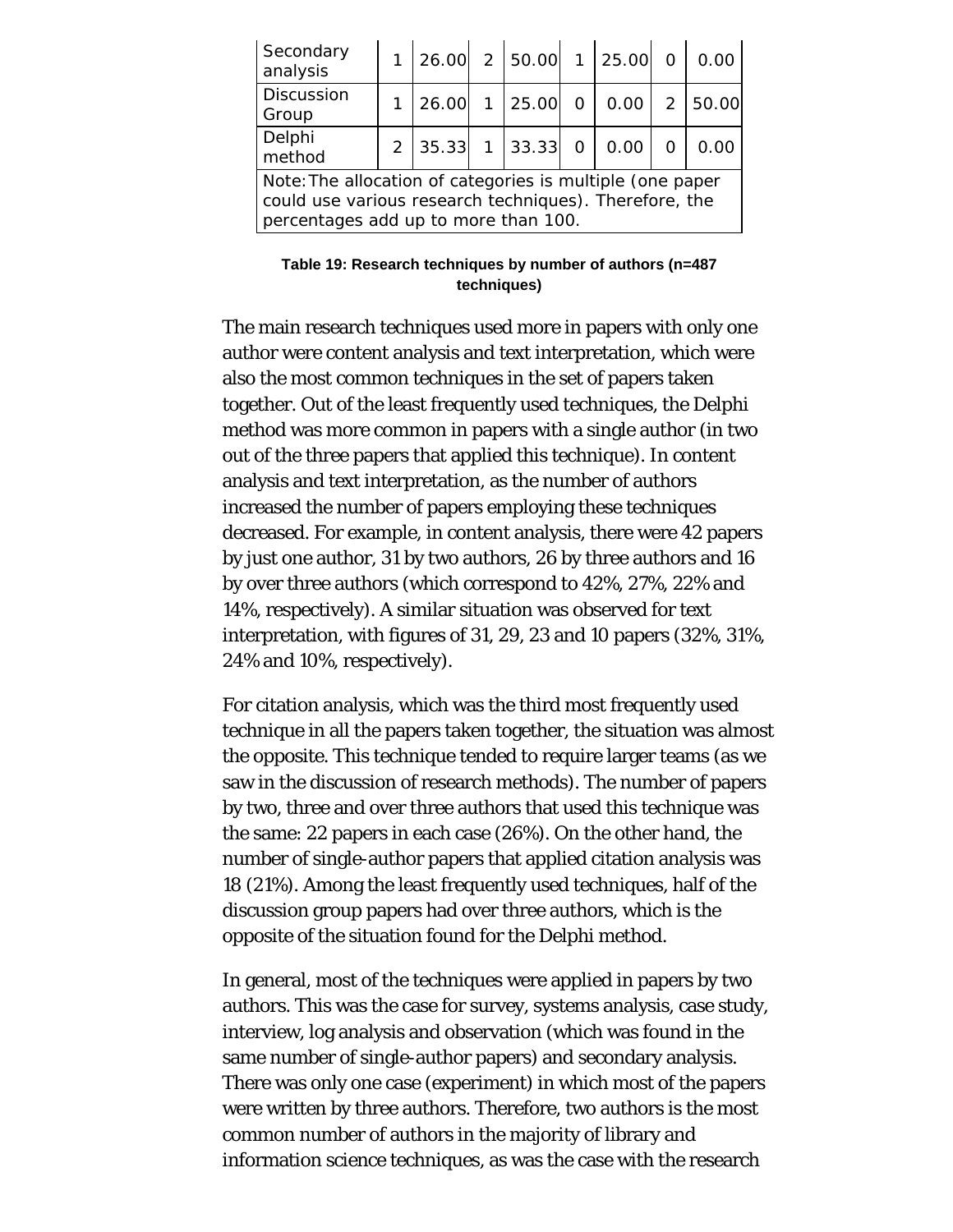methods.

If we analyse these data together with those in Table 10 (number of authors per paper), we find a majority of papers by just one author (in the two most common research techniques) or by two (in the greatest number of different techniques). The exception is citation analysis, which tended to be used in papers by higher numbers of authors.

### **Conclusions**

Our study of seven Spanish library and information science journals over the three-year period 2012-2014 reveals a high degree of consolidation in the our country's literature. This is evidenced by the high standard of qualitative research, the clear signs of progress in bibliometrics and the fact that the number of research papers published in these journals is comparable to the number published internationally.

The conclusions reached in this study reflect that library and information science research in Spain is in a constant process of change and that its progress remains closely tied to history. In Spain, professional library and information science training dates back to the creation in 1915 of the Barcelona school of librarians, called the *Escola de Bibliotecàries*. However, Spanish research in library and information science was not undertaken until the mid-1980s (Abadal, [1999\)](#page-25-0) when the subject's higher educational status was recognized and when schools, faculties and doctoral programmes were established. Consequently, library and information science in this country is still in its early years and lacks experience in the use and development of research methods and techniques.

This also explains the predominance of descriptive research. As a relatively recently-formed discipline which lacks the support of studies, Spanish library and information science scholarship tends to be characterised by state of the art analyses which lead to a second and more detailed stage of research in specific sub-fields (where experimental studies are particularly common). Likewise, the presence of theoretical and historical research reflects the fact that many lecturers who joined library and information science schools and faculties in the early 1990s had received their academic training in the humanities. Added to that, the Spanish case is not entirely comparable with the findings made in international studies that library and information science literature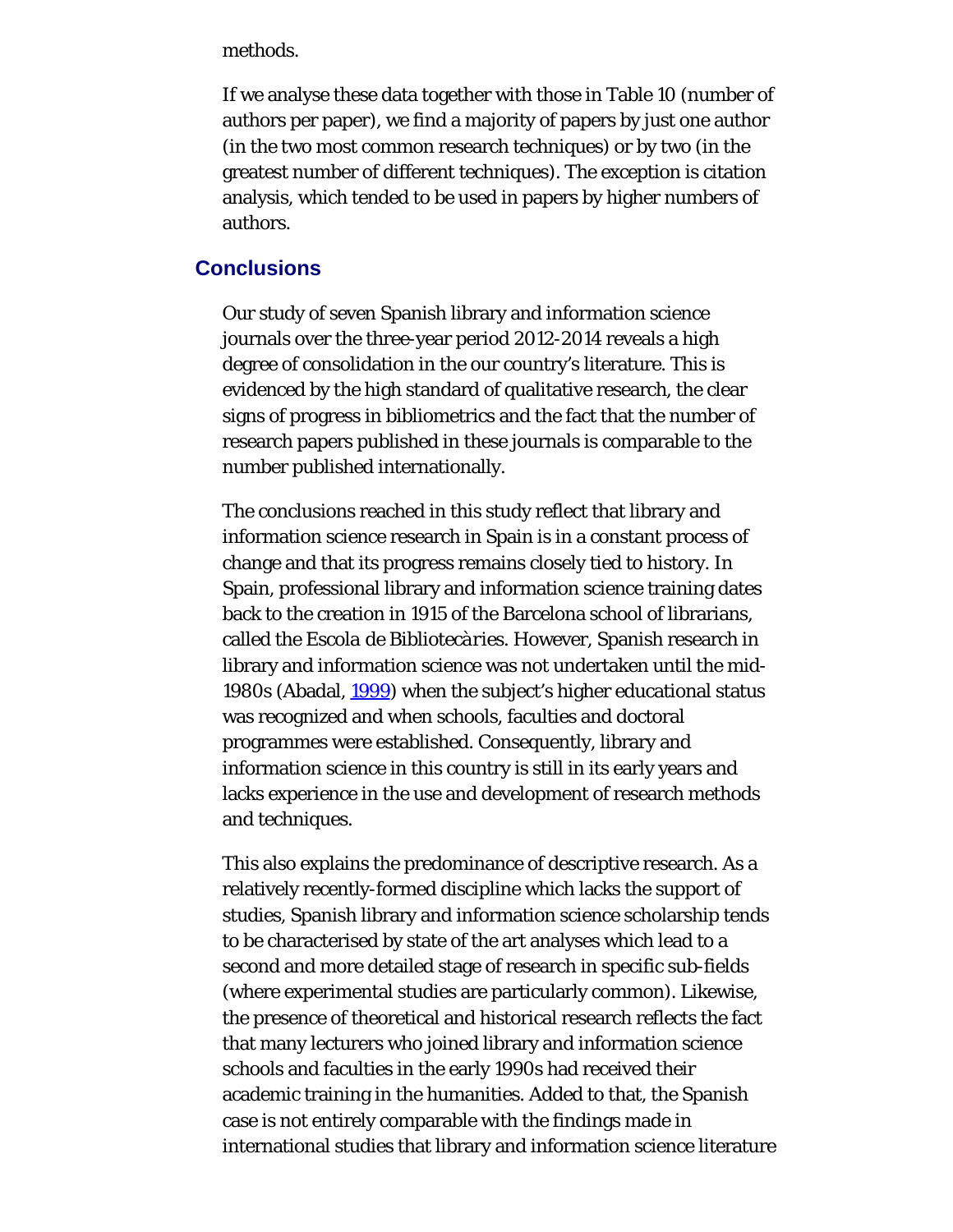relies heavily on contributions from librarian authors (Walter and Wilder, [2015\)](#page-25-4), given that in our study only 22% of papers were written by professionals.

Library and information sciene research basically started as an individual activity. This explains why, in one study at the end of 1990s, single author papers accounted for 68% of the total (Walter and Wilder, [1999\)](#page-25-0) but have now dropped to 41% as the number of research groups increases and research itself becomes more commonly perceived as a collaborative activity. Furthermore, almost all of the research published in Spain is written by Spanish authors, which illustrates the absence of internationalisation, both of our researchers and our journals.

We consider that training in research methodology will be critical for the future of Spanish library and information science research. We also propose that it may provide the singlemost important means of ensuring a qualitative improvement in research and in the exploration and development of other areas. The increasingly cross-cutting and interdisciplinary nature of many Spanish research groups will also make a major contribution to broadening the range of methods used.

### **Acknowledgements**

This study is a part of the activity of "Culture and Digital Contents" Research Group (2014 SGR 760) funded by AGAUR, research agency of Generalitat de Catalunya.

### <span id="page-21-0"></span>**About the authors**

**Núria Ferran-Ferrer** is Associate Professor in the Department of Information and Communication Sciences, Universitat Oberta de Catalunya (www.uoc.edu). She received her Ph.D. from Universitat de Barcelona. She is currently involved in three research projects: on youth engagement on politics through the analysis of social networks (H2020), citizen sience (H2020) and open access to science (national project). She can be contacted at [nferranf@uoc.edu](mailto:nferranf@uoc.edu)

**Javier Guallar** holds a PhD in Information and Documentation and is Professor at the Faculty of Library and Information Science of the University of Barcelona. He collaborates with the Culture and Digital Contents Research Group. His main research interests are documentation in the media, digital journalism, scientific publishing, and content curation. He has authored numerous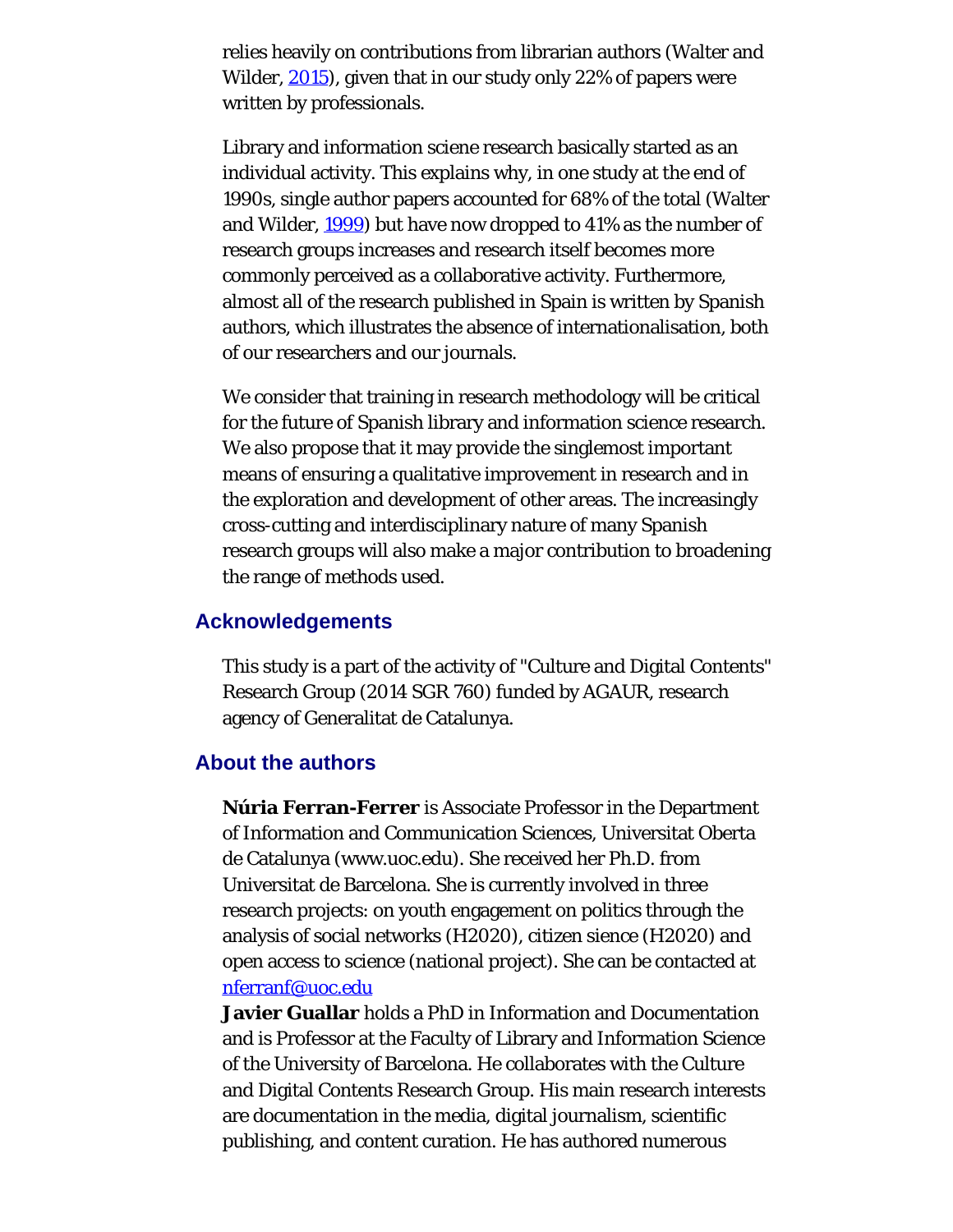articles and several books, such as El content curator (UOC publishing house, 2013). E-mail: [jguallar@ub.edu](mailto:jguallar@ub.edu) **Ernest Abadal** is Professor at the Faculty of Library and Information Science of the University of Barcelona. Author of several books and papers on digital publications and open access to science. Director of the and Culture and Digital Contents Research Group (http://bd.ub.edu/grups/ccd) and a research project on open access in Spain (www.accesoabierto.net). E-mail: [abadal@ub.edu](mailto:abadal@ub.edu)

**Adan Server** works as a librarian at the Biblioteca de l'Ateneu Barcelonès;. He has been collaborating with Culture and Digital Contents Research Group and also with other research groups driven by University of Barcelona, focussed on the study of taxonomies and metadata applied to the organization and retrieval of journal articles.

### **References**

- Abadal, E. & Miralpeix, C. (1999). [La enseñanza de la](http://www.webcitation.org/6oLIGQj4r) [biblioteconomía y la documentación en la universidad](http://www.webcitation.org/6oLIGQj4r) [española a finales de los noventa \[](http://www.webcitation.org/6oLIGQj4r)The teaching of librarianship and documentation in the Spanish university in the late nineties], *BiD: textos universitaris de biblioteconomia i documentació, 2* Retrieved from http://bid.ub.edu/02abamir.htm (Archived by WebCite® at http://www.webcitation.org/6oLIGQj4r)
- Atkins, S. E. (1988). Subject trends in library and information science research, 1975-1984. *Library trends, 36*(4), 633- 658.
- Aharony, N. (2012). Library and Information Science research areas: a content analysis of articles from the top 10 journals 2007-8. *Journal of Librarianship and Information Science, 44*(1), 27-35.
- Blake, V. L. (1994). Since Shaughnessy: research methods in library and information science dissertations, 1975-1989. *Collection management, 19*(1-2), 1-42.
- Borrego, A. (1999). La investigación cualitativa y sus aplicaciones en biblioteconomía y documentación. *Revista Española de Documentación Científica, 22*(2), 139-156.
- Busha, C. H. & Harter, S. P. (1990). *Métodos de investigación en bibliotecología: técnicas e interpretación* [Research methods in library science: techniques and interpretation]. Mexico City: Universidad Nacional Autónoma de México, Centro Universitario de Investigaciones Bibliotecológicas.
- Cano, V. (1999). Bibliometric overview of library and information science research in Spain. *Journal of the American Society for Information Science, 50*(8), 675-680.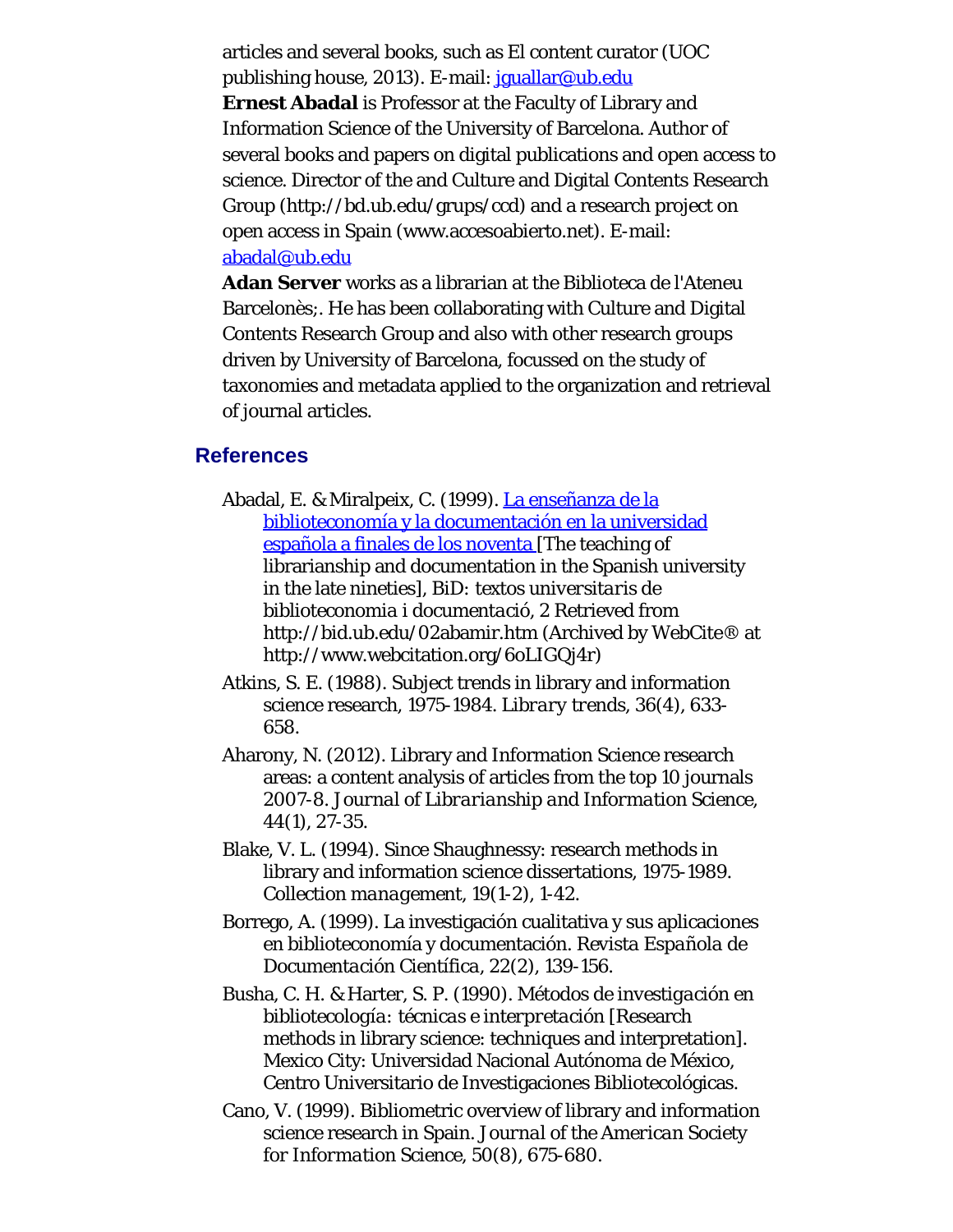- Chang, Y. (2016). Characteristics of articles coauthored by researchers and practitioners in library and information science journals. *Journal of Academic Librarianship, 42*(5), 535-541.
- Connaway, L. (2015). [Research challenges: the pathway to](http://www.webcitation.org/6oLEcTeuj) [engagement and progress.](http://www.webcitation.org/6oLEcTeuj) *BiD: textos universitaris de biblioteconomia i documentació*, No. 35. Retrieved from http://dx.doi.org/10.1344/BiD2015.35.3 (Archived by WebCite® at http://www.webcitation.org/6oLEcTeuj)
- Cox, R. (1994). An analysis of archival research, 1970-92, and the role and function of the American archivist. *American Archivist, 57*(2), 278-288.
- Chu, H. (2015). Research methods in library and information science: a content analysis. *Library & Information Science Research, 37*(1), 36-41.
- Davarpanah, M.R. & Aslekia, S. (2008). A scientometric analysis of international LIS journals: productivity and characteristics. *Scientometrics, 77*(1), 21-39.
- Delgado, E. (2002). *La investigación en biblioteconomía y documentación [ Research in library and information science]*. Gijón: Trea.
- Dimitroff, A. (1995). Research for special libraries: a quantitative analysis of the literature. *Special Libraries, 86*(4), 256- 264.º
- Feehan, P.E., Gragg, W.I., Havener, W.M. & Kester, D.D. (1987). Library and information science research: an analysis of the 1984 journal literature. *Library and information science research, 9*(3), 173-185.
- Guallar, J. (2003). [Mètodes i tècniques de recerca en els articles](http://bid.ub.edu/11gualla.html) [de documentació periodística a Espanya \(1997-2002\)](http://bid.ub.edu/11gualla.html) [Methods and techniques of research articles journalistic information science in Spain (1997-2002)]. *BiD: textos universitaris de biblioteconomia i documentació*, 11. (Archived by WebCite® at http://www.webcitation.org/6oLFM6jVY)
- Hider, P. & Pymm, B. (2008). Empirical research methods reported in high-profile LIS journal literature. *Library and Information Science Research, 30*(2), 108-114.
- Järvelin, K. & Vakkari, P. (1990). Content analysis of research articles in library and information sciences. *Library and Information Science Research, 12*(4), 395-421.
- Järvelin, K. & Vakkari, P. (1993). The evolution of library and information science 1965-85: A content analysis of journal articles. *Information Processing & Management, 29*(1), 129-144.
- Kajsberg, L. (1991). Library and information science research in Denmark 1965-1989: a content analysis of R&D publications. *International Journal of Information and*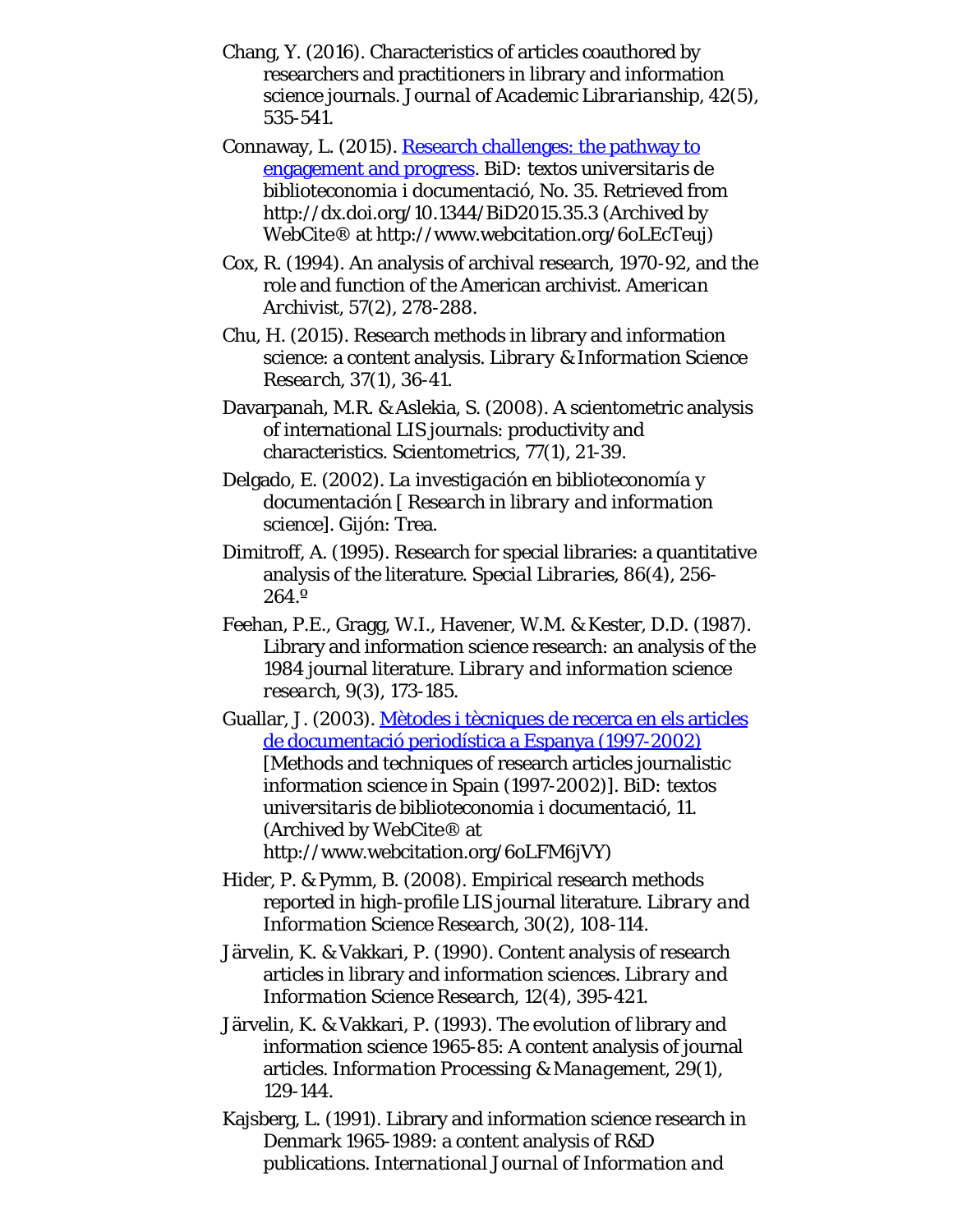*Library Research, 3*(3), 187-220.

- Kawalec, A. (2013). Research trends in library and information science based on Spanish scientific publication 2000 to 2010. *Malaysian Journal of Library & Information Science, 18*(2), 1-13.
- Koufogiannakis, D.; Slater, L. & Crumley, E. (2004). A content analysis of librarianship research. *Journal of information science, 30*(3), 227-239.
- Lin W.Y.C. & Meng L. K. (2011). Research status and trends of library and information science in Taiwan, 2001-2010. In *Proceedings of the Asia-Pacific Conference on Library & Information Education & Practice 2011 (A-LIEP 2011): Issues, Challenges, and Opportunities, Putrajaya, Malaysia, 22-24 June 2011* (pp. 530-538). Selangor, Malaysia: Faculty of Information Management, Universiti Teknologi MARA.
- Mochón, G. & Sorli, A. (2002). Tesauro de Biblioteconomía y Documentación [Thesaurus of library and information science]. Madrid: IEDCYT

Morena de Diago, B. (2013). [Análisis de la Investigación](http://www.webcitation.org/6oLGEDDuq) [Cualitativa en el área de Biblioteconomía y Documentación](http://www.webcitation.org/6oLGEDDuq) [\(1981-2010\)](http://www.webcitation.org/6oLGEDDuq) [Analysis of qualitative research in the area of library and information wcience (1981-2010)]. *Revista General de Información y Documentación*, 23(1), 43-64. Retrieved from http://dx.doi.org/10.5209/rev\_RGID.2013.v23.n1.41693 (Archived by WebCite® at http://www.webcitation.org/6oLGEDDuq)

- Nour, M. (1985). A quantitative analysis of the research articles published in core library journals of 1980. *Library and Information Science Research, 7*(3), 261-273.
- Penta, M. & McKenzie, P.J. (2006).The big gap remains: Public librarians as authors in LIS journals, 1999-2003*. Public Library Quarterly, 24*(1), 33-46.
- Peritz, B. (1981). The methods of library science research: some results from a bibliometric survey. *Library Research, 2*(3), 251-268.
- Powell, R. R. (1997). *Basic research methods for librarians*. 3rd. ed. Greenwich, CT: Ablex.
- Ríos Hilario, A. B. (1998). Metodologías, técnicas y estrategias de investigación en las Jornadas Españolas de Documentación Automatizada (1981-1996) [Methodologies, techniques and research strategies at the Spanish Symposium on Automated Documentation (1981-1996)]. In *Jornadas Españolas de Documentación* (6th edition: València, 29-31 October 1998). 6as Jornadas Españolas de Documentación: los sistemas de información al servicio de la sociedad. (735- 743). València: FESABID.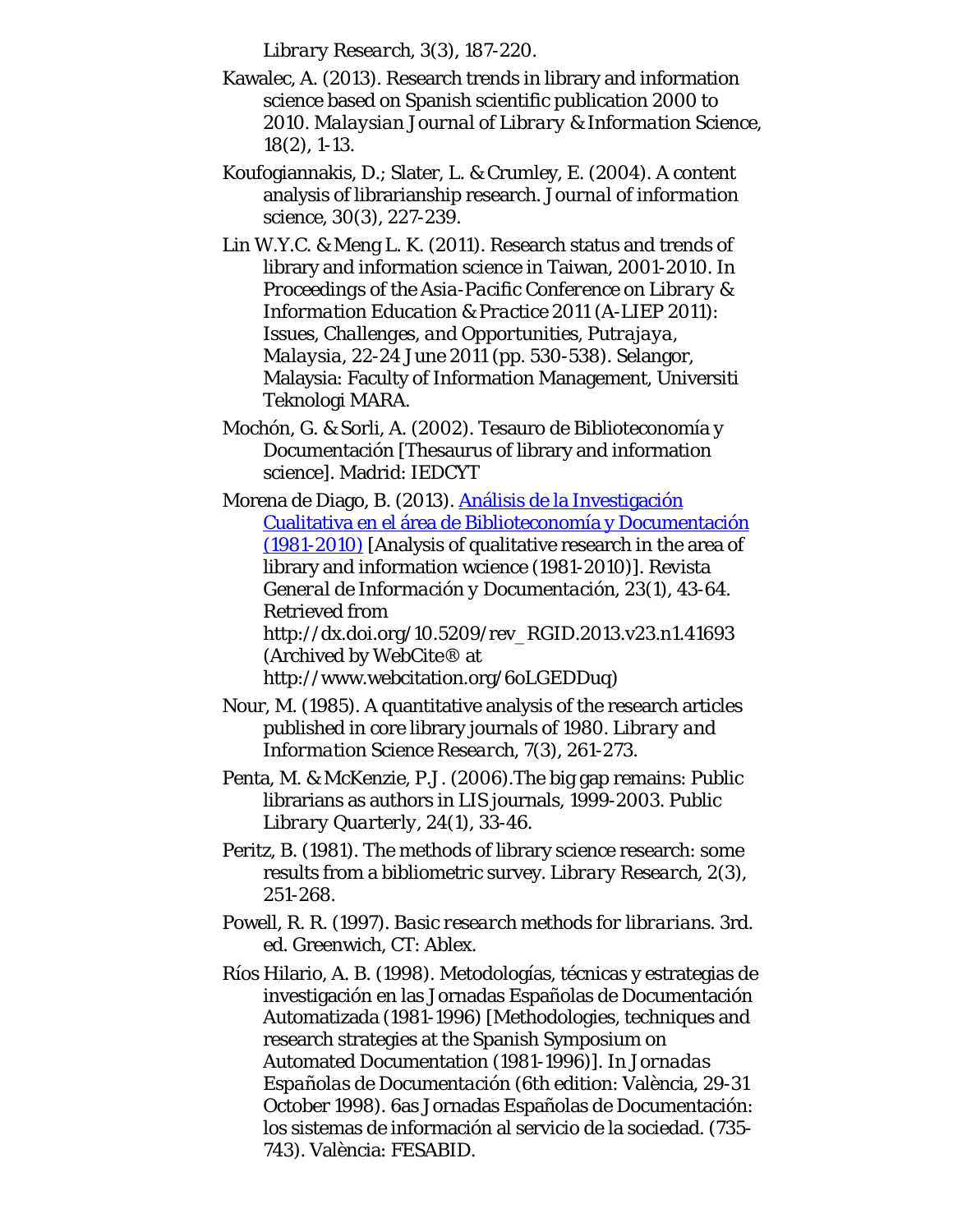- <span id="page-25-1"></span><span id="page-25-0"></span>Ríos Hilario, A. B. (2001). Diez años de investigación en la revista española de documentación científica (1989-1999) [Ten years of research in "Revista Española de Documentación Científica" (1989-1999)]. *Revista Española de Documentación Científica*, 24(4), 433-449.
- <span id="page-25-5"></span>Schlögl, C. & Stock, W. G. (2008). Practitioners and academics as authors and readers: the case of LIS journals. *Journal of Documentation, 64*(5), 643-666.
- <span id="page-25-3"></span>Thavamani, K. (2014). Research contributions in *Malaysian Journal of Library and Information Science* during 1996 - 2012. *International Journal of Information Science and Management, 12*(2), 1-17.
- <span id="page-25-2"></span>Tuomaala, O.; Järvelin, K. & Vakkari, P. (2014). Evolution of library and information science, 1965-2005. Content analysis of journal articles. *Journal of the Association for Information Science and Technology, 65*(7), 1446-1462.
- <span id="page-25-6"></span>Zemon, M. & Bahr, A.H. (1998). An analysis of articles by college librarians. *College and Research Libraries. 59*(5), 422-432.
- <span id="page-25-4"></span>Walters, W. H. & Wilder, E. I. (2015). Worldwide contributors to the literature of library and information science: top authors, 2007-2012. *Scientometrics, 103*(1), 301.

# **How to cite this paper**

Ferran-Ferrer, N., Guallar, J., Abadal, E. & Server, A. (2017). Research methods and techniques in Spanish library and information science journals (2012-2014). *Information Research, 22*(1), paper 741. Retrieved from http://InformationR.net/ir/22- 1/paper741.html (Archived by WebCite® at http://www.webcitation.org/...)

| Find other papers on this subject |                |                                           |                  |            |
|-----------------------------------|----------------|-------------------------------------------|------------------|------------|
|                                   | Scholar Search |                                           | Google Search    | Bing       |
|                                   |                | Check for citations, using Google Scholar |                  |            |
| Facebook                          | <b>Twitter</b> | LinkedIn                                  | <b>Delicious</b> | More<br>86 |

# **Appendices**

#### **Appendix 1. Description of the journals**

| <b>Journal</b>                                 | <b>ISSN</b>                                                    | Publisher              | <b>Diffusion</b> |
|------------------------------------------------|----------------------------------------------------------------|------------------------|------------------|
| Anales de<br>Documentación 1697-7904 de Murcia |                                                                | 1575-2437, Universidad | Open access      |
| BiD: textos<br>universitaris de                | ISSN 1575- $\begin{vmatrix} de \text{Barcelona} \end{vmatrix}$ | Universitat            |                  |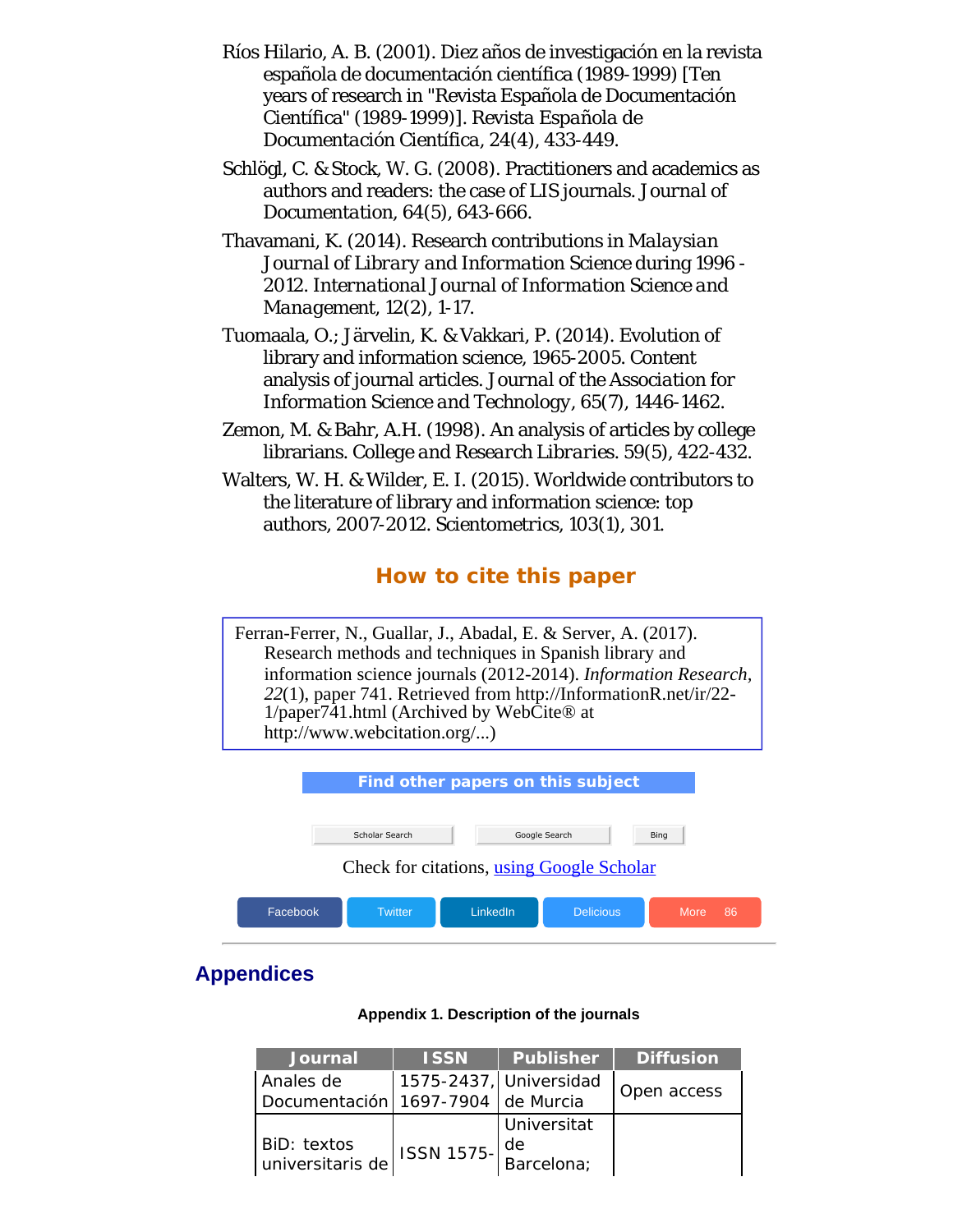<span id="page-26-0"></span>

| biblioteconomia<br>i documentació                                                                                     | 5886,<br>0006-1778                        | Universitat<br>Oberta de<br>Catalunya   | Open access                                                       |
|-----------------------------------------------------------------------------------------------------------------------|-------------------------------------------|-----------------------------------------|-------------------------------------------------------------------|
| Cybermetrics:<br>International<br>Journal of<br>Scientometrics,<br><b>Informetrics</b><br>and<br><b>Bibliometrics</b> | 1137-5019                                 | CSIC                                    | Open access                                                       |
| El profesional<br>de la<br>información                                                                                | 1386-6710,<br>1699-2407                   | EPI                                     | Mixed<br>(subscription+<br>pay papers)                            |
| Revista<br>española de<br>documentación<br>científica                                                                 | $0210 - 0614,$<br>1988-4621               | CSIC                                    | Open access                                                       |
| Revista general<br>de información<br>У<br>documentación                                                               | 1132-1873,<br>1698-<br>0921,1988-<br>2858 | Universidad<br>Complutense<br>de Madrid | Open access                                                       |
| <b>Scire</b>                                                                                                          | 1135-3716                                 | <b>Red Ibersid</b>                      | Open access<br>(digital),<br>Subscription<br>(printed<br>version) |

### **Appendix 2. Research methods**

| <b>Method</b>                               | <b>Description</b>                                                                                                                                                                                                                                                                                                            |
|---------------------------------------------|-------------------------------------------------------------------------------------------------------------------------------------------------------------------------------------------------------------------------------------------------------------------------------------------------------------------------------|
| Descriptive<br>research                     | This is used to describe the state of<br>the question, by establishing a series<br>of variables and conditions. The aim is<br>to describe phenomena; to<br>understand the situation. The present<br>is studied by describing what has<br>existed up to now.                                                                   |
| <b>Bibliometrics</b><br>and<br>cybermetrics | Mathematical and statistical methods<br>are applied to the study of science<br>and scientific output (growth,<br>maturity and dispersion), the authors<br>that produce it (productivity, visibility<br>and impact, among other factors) and<br>its use; as well as metric studies on<br>digital information and the Internet. |
| <b>Historical</b><br>research               | Studies that aim to describe and<br>explain past events and experiences<br>by gathering, evaluating, analysing<br>and interpreting historical data.                                                                                                                                                                           |
| <b>Bibliographic</b><br>research            | This refers to descriptive bibliographic<br>studies that evaluate books, their<br>physical properties, publications,<br>printing, etc. It includes systematic                                                                                                                                                                 |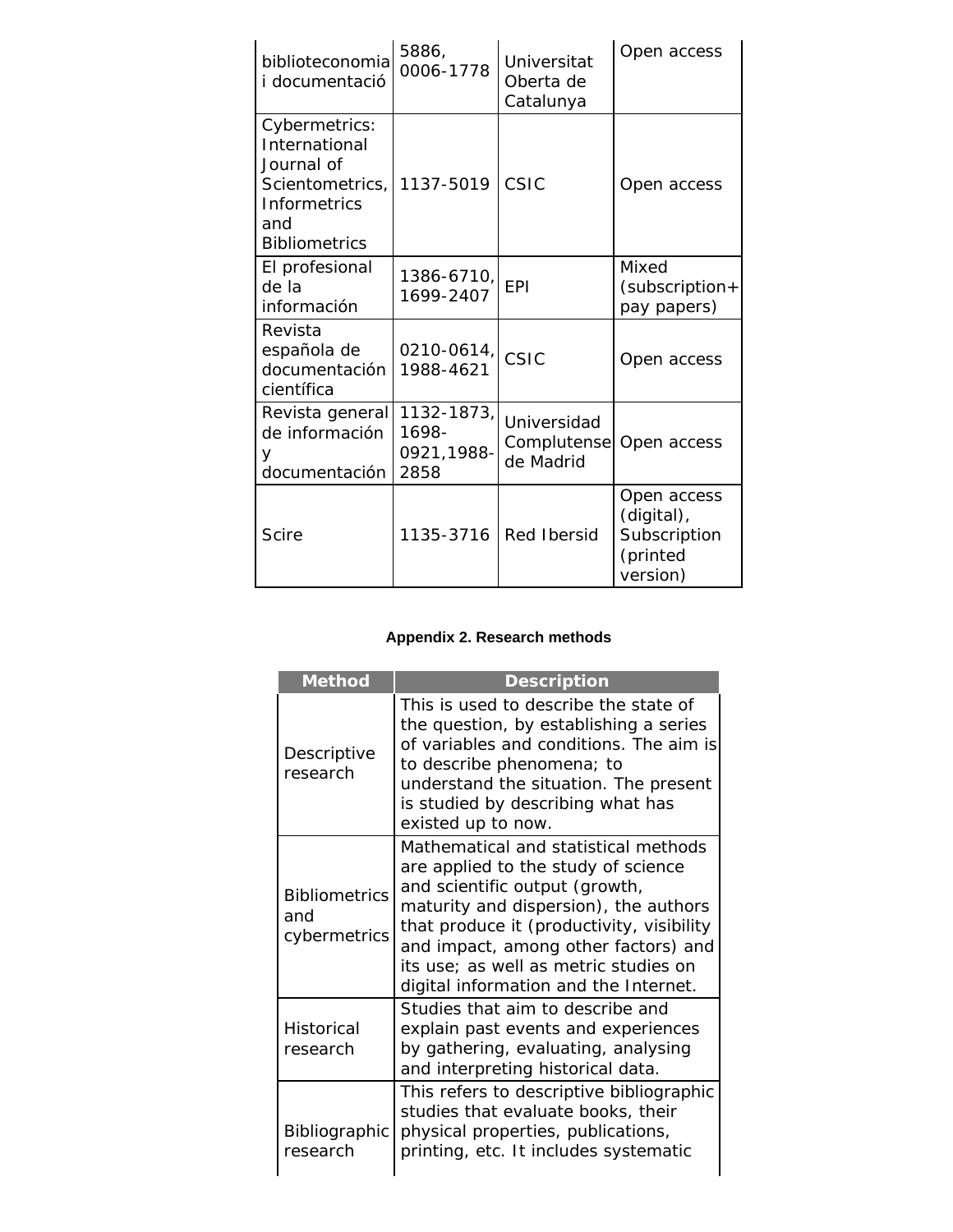<span id="page-27-0"></span>

|                                              | bibliographies and bibliographies by<br>author or topic.                                                                                                                      |
|----------------------------------------------|-------------------------------------------------------------------------------------------------------------------------------------------------------------------------------|
| Experimental<br>research                     | Research that aims to establish a<br>causal relationship between variables.                                                                                                   |
| Evaluative<br>research                       | This is a type of applied research<br>whose aim is to assess the value,<br>usefulness and functionality of<br>programmes and systems, in<br>accordance with certain criteria. |
| Theoretical<br>and<br>conceptual<br>research | Development of conceptual models or<br>theoretical frameworks through<br>reflection and logical analysis.                                                                     |
| Information<br>systems<br>design             | Includes studies on the analysis and<br>design of information systems, and on<br>the development of information<br>retrieval and storage tools.                               |
| Literature<br>review                         | These studies present an in-depth<br>analysis of publications on a topic.                                                                                                     |

### **Appendix 3. Research techniques**

| Citation analysis                        | Counting and study of<br>bibliographic references that<br>have been cited in a<br>scientific paper.                                                                                                                                                                                                                  |
|------------------------------------------|----------------------------------------------------------------------------------------------------------------------------------------------------------------------------------------------------------------------------------------------------------------------------------------------------------------------|
| Content analysis                         | Objective and quantitative<br>studies of documents or<br>other forms of<br>communication to examine<br>the presence and frequency<br>of patterns of words,<br>phrases and concepts,<br>among other factors (Powell,<br>1997). Particularly used in<br>linguistics, semiotics and<br>social communication<br>studies. |
| Secondary analysis<br>(of existing data) | An analysis of data and<br>information that has already<br>been published, to outline a<br>context that provides new<br>information. Information<br>that has already been<br>prepared is gathered to be<br>used again.                                                                                               |
| Transactional analysis<br>(logs)         | Study of the actions carried<br>out by a user in their<br>interaction with an<br>information system (e.g. an<br>SRI), using the records in a<br>file.                                                                                                                                                                |
|                                          | Evaluative and comparative<br>studies or studies of the                                                                                                                                                                                                                                                              |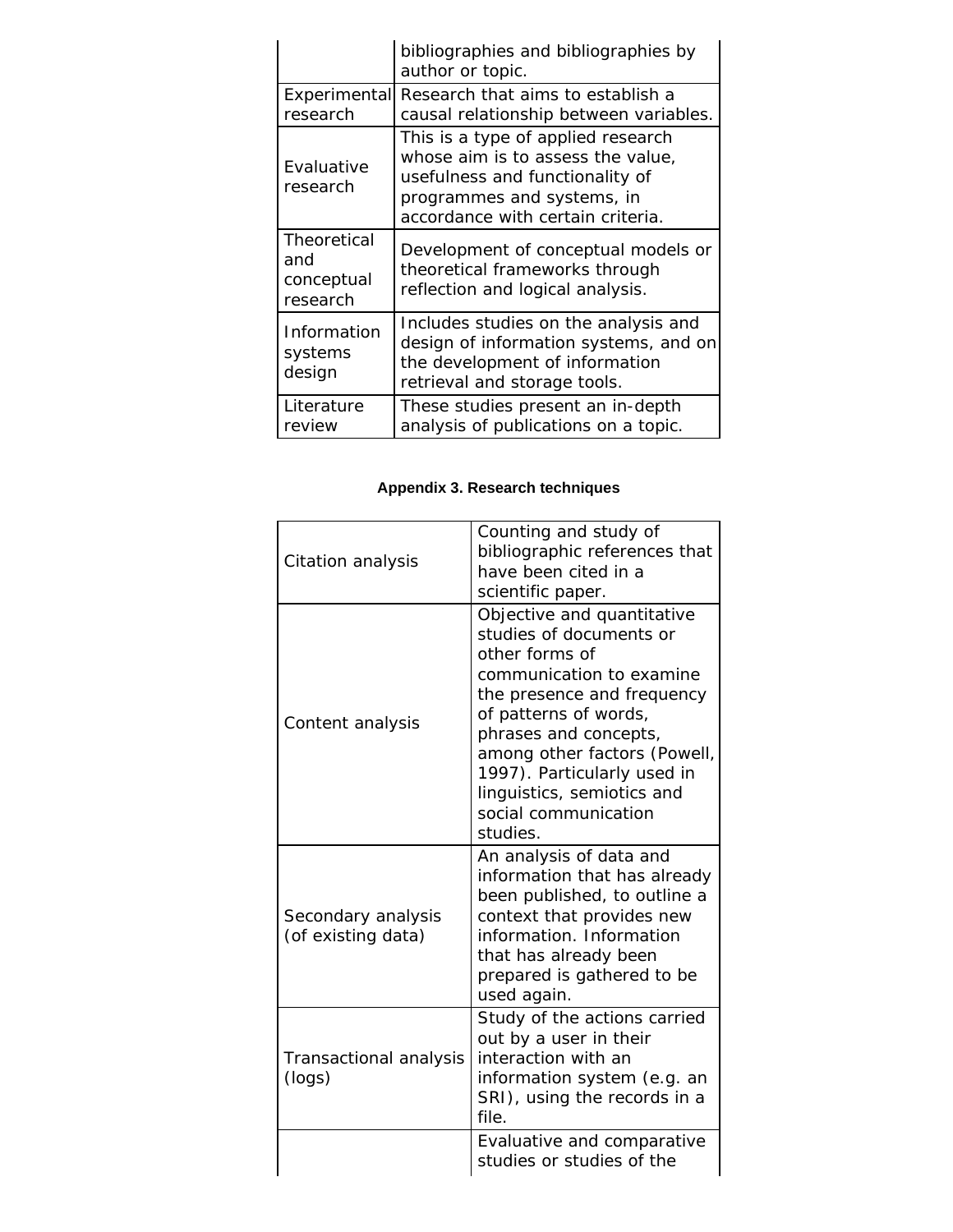| Analysis and design of<br>information systems | development of products,<br>services or information<br>systems. Markedly technical<br>and applied.                                                                                                                                                                                                                                                                                        |
|-----------------------------------------------|-------------------------------------------------------------------------------------------------------------------------------------------------------------------------------------------------------------------------------------------------------------------------------------------------------------------------------------------------------------------------------------------|
| Survey/questionnaires                         | Structured instrument for<br>gathering primary data from<br>large and small groups. The<br>aim is to determine the<br>knowledge, opinions and<br>attitudes of the people<br>surveyed on different<br>aspects.                                                                                                                                                                             |
| <b>Interviews</b>                             | Verbal communication is<br>used to obtain information<br>on a specific topic. The<br>method is very similar to<br>that of questionnaires. The<br>difference is that the<br>answers are not written<br>down by the interviewee,<br>but by the interviewer, who<br>asks the questions out loud.                                                                                             |
| Case studies                                  | Analysis and detailed<br>description of one individual<br>or several individuals or<br>organizations, which are<br>considered representative of<br>their particular subject or<br>sector.                                                                                                                                                                                                 |
| Delphi method                                 | Individual, sequential<br>questions, normally<br>administered by a<br>questionnaire, with feedback<br>of the information and<br>opinions that are given. This<br>procedure is designed to<br>generate shared opinions<br>through various exchanges<br>of questionnaires ("rounds")<br>that enable experts to alter<br>their responses when they<br>know the opinions of other<br>experts. |
| Text interpretation                           | Analysis and reading of texts<br>to extract conclusions on<br>events, mentalities, etc.<br>Used particularly in historical<br>and philosophical studies or<br>those that in general analyse<br>the the authors' thought.                                                                                                                                                                  |
| Experiments                                   | A laboratory situation is<br>prepared adjusting the<br>values of one or more than<br>one variable, and the<br>effects on other variables<br>are observed (the dependent                                                                                                                                                                                                                   |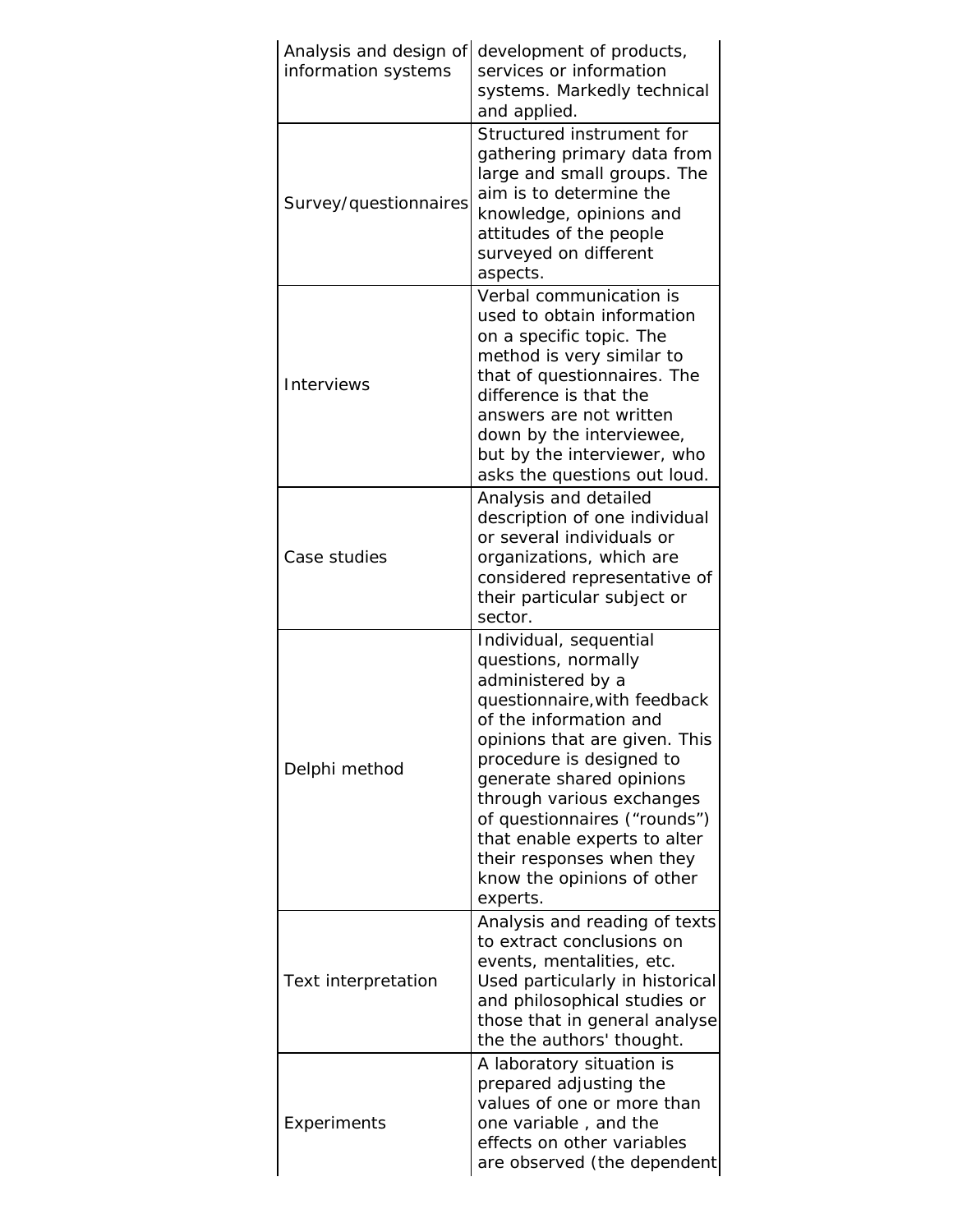<span id="page-29-0"></span>

|                  | variables)                                                                                                                           |
|------------------|--------------------------------------------------------------------------------------------------------------------------------------|
| Discussion group | Successive meetings of<br>small groups of people<br>exploring their experiences<br>and perspectives on a<br>specific set of aspects. |
| Observation      | Direct observation and<br>recording of the<br>phenomenon that is studied.                                                            |

## **Appendix 4. Topic categories**

| Category                                            | <b>Subcategory (descriptors)</b>                                                                                                                                                                                                                                                                                                                                                                                                                                                                |
|-----------------------------------------------------|-------------------------------------------------------------------------------------------------------------------------------------------------------------------------------------------------------------------------------------------------------------------------------------------------------------------------------------------------------------------------------------------------------------------------------------------------------------------------------------------------|
| Information<br>access and<br>retrieval              | copyright, open data, open access,<br>e-administration, information<br>retrieval, web positioning, mass<br>data                                                                                                                                                                                                                                                                                                                                                                                 |
| Archival<br>science                                 | document management, archive<br>science description, archive<br>collection, document evaluation                                                                                                                                                                                                                                                                                                                                                                                                 |
| Communication                                       | the media, social networks,<br>scientific communication,<br>audiovisual communication,<br>advertising, business<br>communication                                                                                                                                                                                                                                                                                                                                                                |
| Metric studies                                      | bibliometrics, scientometrics,<br>literature output, altmetrics, web<br>analytics                                                                                                                                                                                                                                                                                                                                                                                                               |
| Theoretical<br>principles and<br>general<br>aspects | library science, information science,<br>journalistic documentation,<br>organization and representation of<br>knowledge, thesaurus, ontology,<br>classification, terminology,<br>management of information and<br>knowledge, technology forecasting,<br>competitive intelligence,<br>information society, content<br>analysis                                                                                                                                                                   |
| Information<br>sources and<br>resources             | digital libraries, repositories, web<br>portals, serial publications, internet,<br>publishing industry, audiovisual<br>industry, digital newspaper archive,<br>directories, catalogues,<br>bibliography, databases, book<br>trade, evaluation of websites, e-<br>books, e-resources, plans, journals,<br>photographs, posters, images,<br>bibliographic heritage, postcards,<br>blogs, maps, audiovisual archives,<br>doctoral theses, patents, antique<br>books, book bindings, artists' books |
| Technical<br>process                                | cataloguing, indexing, classification,<br>preservation and conservation,<br>document analysis, management of                                                                                                                                                                                                                                                                                                                                                                                    |